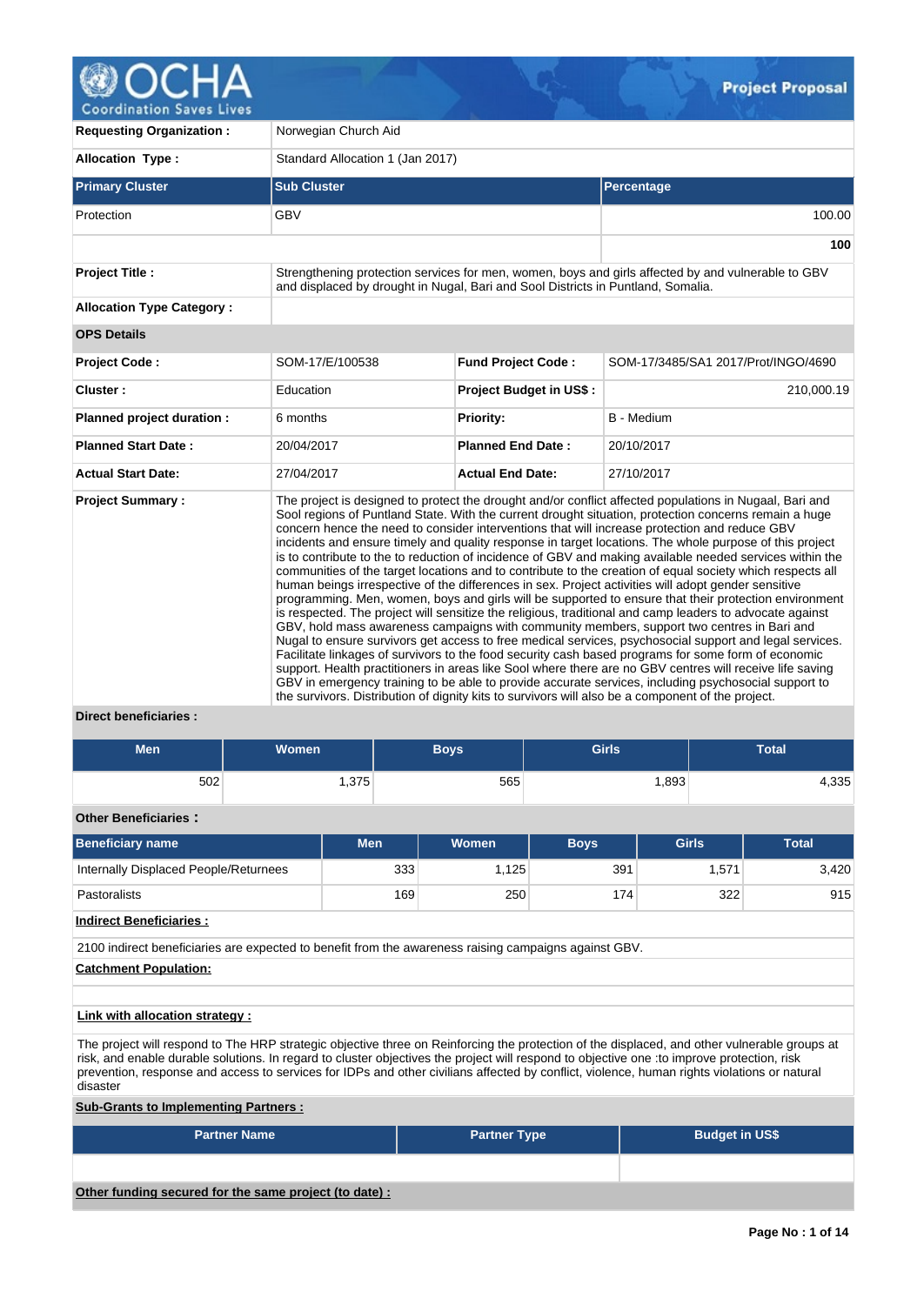|                           | <b>Other Funding Source</b>                                                     | <b>Other Funding Amount</b> |  |                |  |  |
|---------------------------|---------------------------------------------------------------------------------|-----------------------------|--|----------------|--|--|
|                           |                                                                                 |                             |  |                |  |  |
| Organization focal point: |                                                                                 |                             |  |                |  |  |
| <b>Name</b>               | <b>Title</b>                                                                    | <b>Email</b>                |  | <b>Phone</b>   |  |  |
| Kirsten Engebak           | Area Representative NCA<br>Somalia and Eastern<br>Africa Regional<br>Programmes | Kirsten.engebak@nca.no      |  | +254 724259849 |  |  |
| <b>BACKGROUND</b>         |                                                                                 |                             |  |                |  |  |

# **1. Humanitarian context analysis**

The humanitarian situation in Puntland continues to worsen following the drought situation. The failure of three 3 consecutive rains (Gu' and Deyr in 2015 and also Gu' in 2016) resulted in severe drought that has affected thousands of people in Puntland, where communities in Bari, Nugaal, Sool, Sanaag and Karkaar regions were the most affected. Puntland authorities have appealed for humanitarian assistance to respond to prolonged severe drought conditions affecting hundreds of thousands of people.

Severe drought in Puntland is directly affecting approximately 150,000 people and has displaced an additional 12,000 people, according to an inter-agency assessment conducted in September 2016. In terms of severity, Bari, Nugaal and parts of Sool regions are considered the most affected areas with rural/pastoral communities in remote locations reported to be hardest hit. The continuing drought has led to severe shortage of pasture and water, for humans and livestock, and consequently deterioration in livestock body conditions, declining livestock production and increased livestock deaths.

According to UNFPA's Population Estimation Survey (2014), the population of Bari region is 719,512. The corresponding figures for Nugal and Sanag regions are 392,698 and 544,123, respectively. Nomadic populations account for the majority of the population in Nugal and Sanag (54 per cent and 65 per cent, respectively), and constitute a significant share of the population in Bari (19 per cent).

According to SPHERE standards, the maximum distance from households to the nearest water point is half a kilometre. However, the ongoing drought has increased the distances to available water points. The long distances to water sources mainly affects women and girls exposing them to Gender Based Violence. Displacements have occurred, particularly amongst pastoralists, who have abandoned the search for better pastures and water sources to settle in among more sedentary populations. Displaced people especially women and girls are at risk of GBV including rape, sexual assault, sexual exploitation and abuse due to limited security in the IDP settlements, general poor living conditions, the requirement to undertake risky livelihood practices to survive, and limited clan protection.. Female-headed households in the IDP settlements are more vulnerable and often have limited access to justice, services and assistance including medical and psycho social support. The assessment also highlighted that food insecurity aggravates protection concerns as it regularly results in increased sexual and gender-based violence.

It is against this backdrop that NCA proposes an intervention that is geared towards improving the protection environment for men, women, boys and girls in IDPs settlements and or GBV survivors integrated in communities.

# **2. Needs assessment**

Despite progress made in fighting against GBV with the Puntland government enacting the Sexual Offences Act, Gender Based violence (GBV) remains a key protection concern affecting mostly women and girls in Somalia. The project will support the roll out of the Clinical Management of Rape Protocol, which will in a way address some of the legal issues faced by the survivors.

The protective environment for the IDPs and civilians affected by the drought remains weak and requires strengthening. The displaced people remain the most vulnerable category of all. GBV information management system (GBVIMS) and other assessments continue to show continuous reporting of GBV incidences among IDP women and girls. According to GBVIMS data for the first half of 2016, 73 per cent of the GBV survivors are IDPs, and 99 per cent of these are female. Among these, girls and female-headed households are severely affected as they face the greatest risk of gender-based violence. In addition to the food insecurity, malnutrition and serious protection violations they face, their displacement and return dynamics continue to evolve, and protracted droughts and conflicts only aggravate their deplorable situations.

Women and girls have to walk long distances in search of water exposing themselves to sexual assault. In some instances where men have migrated away with the livestock in search of pasture and water, women have been left behind with all family responsibilities and very little in terms of resources such as livestock. There vulnerabilities have been exposed hence the increase exposure to sexual exploitation in an effort to access humanitarian assistance.

It is in cognisant to this need that the intervention aims to provide services and strengthen community resilience to respond to Gender based violence.

## **3. Description Of Beneficiaries**

Project beneficiaries will include IDPs ,pastoralists and members of the host community particularly women, girls, children and other vulnerable groups. The project will also target survivors of GBV for specialized support in project areas. IDPs in this case may be conflict or drought displaced who have been in search of food and water. Duty bearers will be capacitated on ways to protect and prevent GBV incidences in their respective locations ensuring that target population feel safe as they access humanitarian services in the wake of the current drought. Criteria for selection will include; IDP populations, Child/Female headed households, vulnerable groups i.e. people with disabilities and the aged, Households that have lost livelihood means, GBV survivors, duty bearers/Faith actors and families with difficulties in accessing WASH services within a safe space among others.

NCA will work closely with the community level selection committees consisting of traditional, religious and IDP camp leaders, women groups and other members of the community. The committees will use the selection criteria to select the beneficiaries described above.

## **4. Grant Request Justification**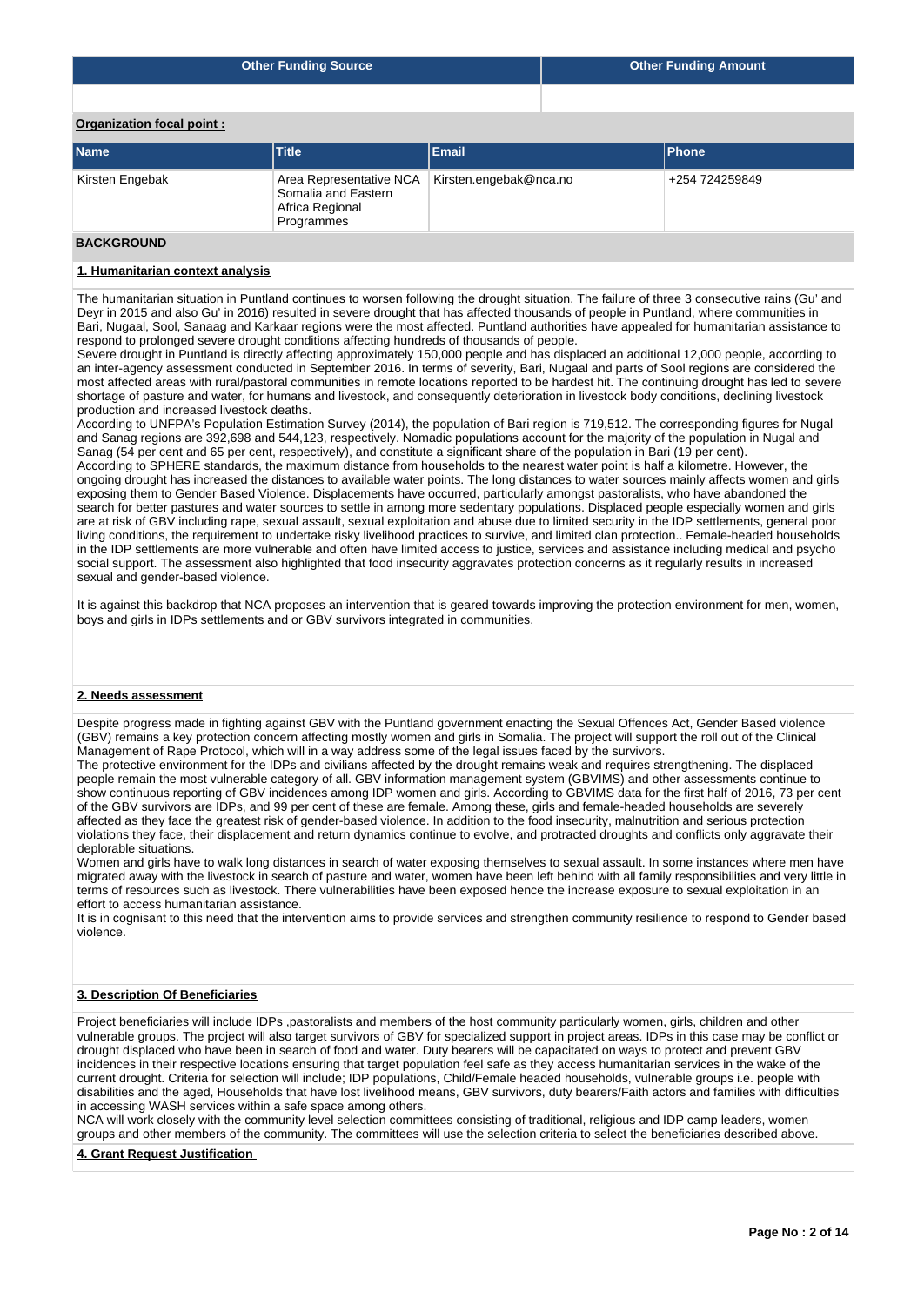The project will respond to the protection needs of men, women girls and boys exacerbated by the drought situation in Puntland Somalia which is exposing the displaced people to sexual exploitation, assault and abuse. Building the capacity of religious and camp leaders, raising awareness on GBV and the available services and provision of psychosocial and livelihood will help to prevent shocks and stresses at the household or individual level, provide protection during periods of exposure, promote opportunities to overcome vulnerability to shocks and stresses, and transform the societal or household relationships that lead to or exacerbate risk.

# **5. Complementarity**

The project will collaborate with NCA's ongoing WASH and Livelihood emergency response in Sool and Nugaal aimed at immediate lifesaving interventions through provision of water and food. The women, girls, boys and men supported through the emergency response will be targeted in this project. GBV will also be mainstreamed in the WASH and Livelihood programmes through signing of code of conduct by water and food distributers and sensitization of the communities about gender based violence in relation to food and water and the complaint mechanism in case of any sexual exploitation or abuse. This is aimed at prevention and mitigation of GBV.

# **LOGICAL FRAMEWORK**

## **Overall project objective**

To build resilient communities by offering alternative protection mechanisms towards improving the protection environment for men, women, boys and girls in IDPs settlements and or GBV survivors integrated in communities.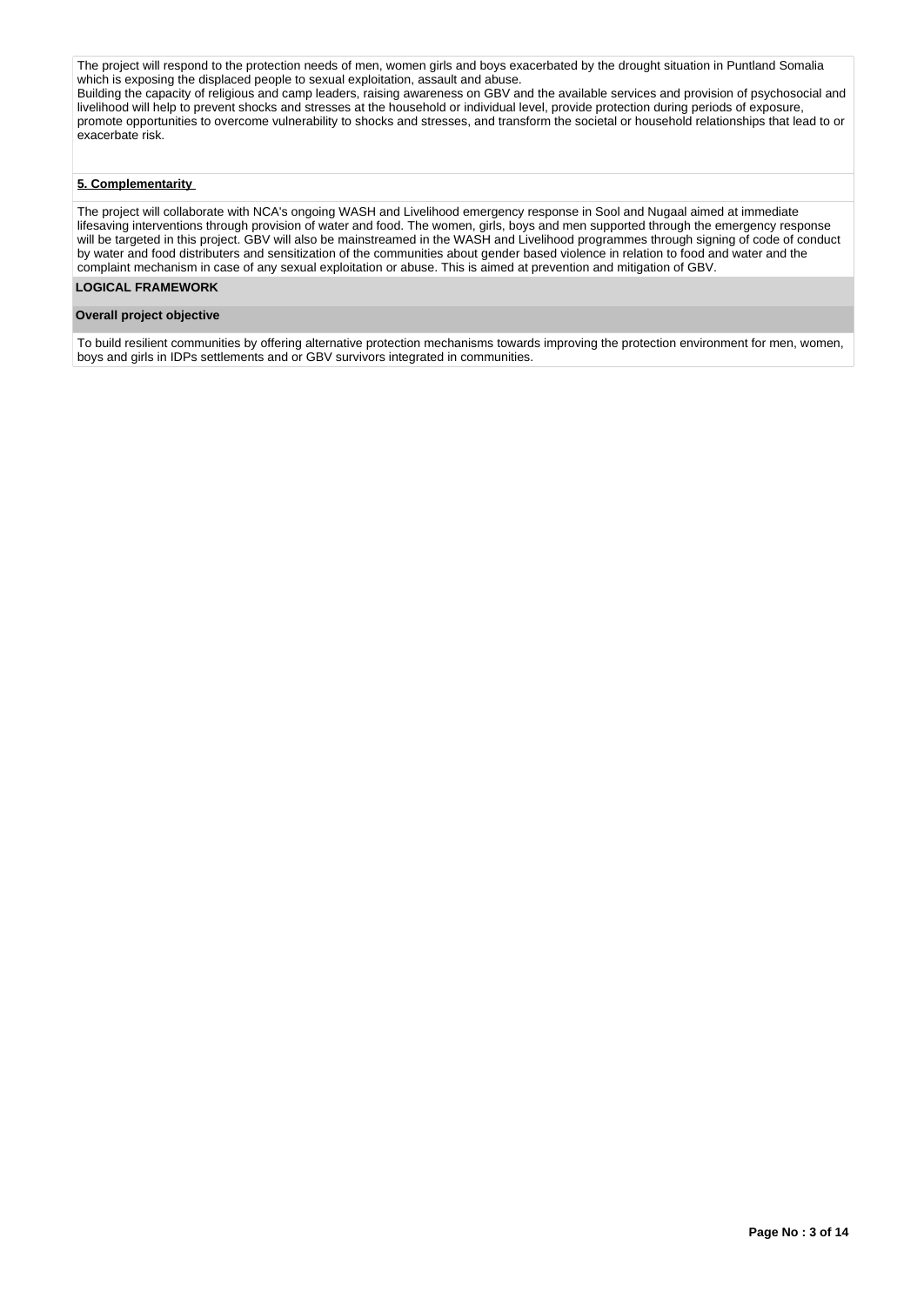| <b>Protection</b>                                          |                                                                                                                                                                                 |                                                                                                                                                                                                                                                                                                                                                                                                                                                                                                                                                                                                                                                                                                                                              |            |                                 |  |                   |               |
|------------------------------------------------------------|---------------------------------------------------------------------------------------------------------------------------------------------------------------------------------|----------------------------------------------------------------------------------------------------------------------------------------------------------------------------------------------------------------------------------------------------------------------------------------------------------------------------------------------------------------------------------------------------------------------------------------------------------------------------------------------------------------------------------------------------------------------------------------------------------------------------------------------------------------------------------------------------------------------------------------------|------------|---------------------------------|--|-------------------|---------------|
|                                                            | <b>Cluster objectives</b>                                                                                                                                                       | <b>Strategic Response Plan (SRP) objectives</b>                                                                                                                                                                                                                                                                                                                                                                                                                                                                                                                                                                                                                                                                                              |            | <b>Percentage of activities</b> |  |                   |               |
| disasters.                                                 | To improve protection risk prevention,<br>response and access to services for IDPs<br>and other civilians affected by conflict,<br>violence, human rights violations or natural | Somalia HRP 2017                                                                                                                                                                                                                                                                                                                                                                                                                                                                                                                                                                                                                                                                                                                             |            |                                 |  |                   | 100           |
|                                                            | to respond to protection violations.                                                                                                                                            | <b>Contribution to Cluster/Sector Objectives</b> : By building the capacity of the religious leaders and duty bearers, raising the awareness of<br>the right holders on GBV prevention and available services, provide access to counselling and business skills training and provision of<br>grants, the project will improve protection and protection of the IDPs. It will also Strengthen the gender sensitive livelihood opportunities for<br>household members facing protection violations or threats, and increase their ability to manage these threats. Awareness raising on service<br>provision will ensure that the communities know where these services are, to provide services and strengthen community resilience in order |            |                                 |  |                   |               |
| <b>Outcome 1</b>                                           |                                                                                                                                                                                 |                                                                                                                                                                                                                                                                                                                                                                                                                                                                                                                                                                                                                                                                                                                                              |            |                                 |  |                   |               |
|                                                            |                                                                                                                                                                                 | Increased understanding of protection of women, girls, boys and women from GBV and other protection abuses by targeted communities.                                                                                                                                                                                                                                                                                                                                                                                                                                                                                                                                                                                                          |            |                                 |  |                   |               |
| Output 1.1                                                 |                                                                                                                                                                                 |                                                                                                                                                                                                                                                                                                                                                                                                                                                                                                                                                                                                                                                                                                                                              |            |                                 |  |                   |               |
| <b>Description</b>                                         |                                                                                                                                                                                 |                                                                                                                                                                                                                                                                                                                                                                                                                                                                                                                                                                                                                                                                                                                                              |            |                                 |  |                   |               |
|                                                            | Enhanced skills and knowledge on GBV preventive and mitigation measures                                                                                                         |                                                                                                                                                                                                                                                                                                                                                                                                                                                                                                                                                                                                                                                                                                                                              |            |                                 |  |                   |               |
| <b>Assumptions &amp; Risks</b>                             |                                                                                                                                                                                 |                                                                                                                                                                                                                                                                                                                                                                                                                                                                                                                                                                                                                                                                                                                                              |            |                                 |  |                   |               |
|                                                            | NCA is familiar with the area and logistical arrangement will be easier.<br>The local leaders are more open to discuss about GBV                                                |                                                                                                                                                                                                                                                                                                                                                                                                                                                                                                                                                                                                                                                                                                                                              |            |                                 |  |                   |               |
| <b>Indicators</b>                                          |                                                                                                                                                                                 |                                                                                                                                                                                                                                                                                                                                                                                                                                                                                                                                                                                                                                                                                                                                              |            |                                 |  |                   |               |
|                                                            |                                                                                                                                                                                 |                                                                                                                                                                                                                                                                                                                                                                                                                                                                                                                                                                                                                                                                                                                                              |            | <b>End cycle beneficiaries</b>  |  | End<br>cycle      |               |
| Code                                                       | <b>Cluster</b>                                                                                                                                                                  | Indicator                                                                                                                                                                                                                                                                                                                                                                                                                                                                                                                                                                                                                                                                                                                                    | <b>Men</b> | Women                           |  | <b>Boys</b> Girls | <b>Target</b> |
| Indicator 1.1.1                                            | Protection                                                                                                                                                                      | Number of religious, traditional and camp leaders<br>trained                                                                                                                                                                                                                                                                                                                                                                                                                                                                                                                                                                                                                                                                                 |            |                                 |  |                   | 25            |
| -Participant attendance sheet<br>-Photos<br>4Wmatrix       | <b>Means of Verification:</b> - Training report                                                                                                                                 |                                                                                                                                                                                                                                                                                                                                                                                                                                                                                                                                                                                                                                                                                                                                              |            |                                 |  |                   |               |
| Indicator 1.1.2                                            | Protection                                                                                                                                                                      | Number of people reached by campaigns<br>conducted to inform communities on available<br>services                                                                                                                                                                                                                                                                                                                                                                                                                                                                                                                                                                                                                                            |            |                                 |  |                   | 1,000         |
| 4W matrix                                                  | <b>Means of Verification:</b> Project report                                                                                                                                    |                                                                                                                                                                                                                                                                                                                                                                                                                                                                                                                                                                                                                                                                                                                                              |            |                                 |  |                   |               |
| Indicator 1.1.3                                            | Protection                                                                                                                                                                      | Number of people reached by campaigns<br>conducted to inform communities on available<br>services                                                                                                                                                                                                                                                                                                                                                                                                                                                                                                                                                                                                                                            |            |                                 |  |                   | 160           |
| -Samples of the IEC materials                              | <b>Means of Verification : - Distribution lists of IEC materials</b>                                                                                                            |                                                                                                                                                                                                                                                                                                                                                                                                                                                                                                                                                                                                                                                                                                                                              |            |                                 |  |                   |               |
| Indicator 1.1.4                                            | Protection                                                                                                                                                                      | Number of people reached by campaigns<br>conducted to inform communities on available<br>services                                                                                                                                                                                                                                                                                                                                                                                                                                                                                                                                                                                                                                            |            |                                 |  |                   | 800           |
| photos 4 W matrix                                          | <b>Means of Verification:</b> Participants list                                                                                                                                 |                                                                                                                                                                                                                                                                                                                                                                                                                                                                                                                                                                                                                                                                                                                                              |            |                                 |  |                   |               |
| Indicator 1.1.5                                            | Protection                                                                                                                                                                      | Number of people reached by campaigns<br>conducted to inform communities on available<br>services                                                                                                                                                                                                                                                                                                                                                                                                                                                                                                                                                                                                                                            |            |                                 |  |                   | 300           |
| photos<br>verbatim from beneficiaries<br>monitoring report | <b>Means of Verification:</b> Beneficiaries list                                                                                                                                |                                                                                                                                                                                                                                                                                                                                                                                                                                                                                                                                                                                                                                                                                                                                              |            |                                 |  |                   |               |
| <b>Activities</b><br>Activity 1.1.1                        |                                                                                                                                                                                 |                                                                                                                                                                                                                                                                                                                                                                                                                                                                                                                                                                                                                                                                                                                                              |            |                                 |  |                   |               |
|                                                            | <b>Standard Activity: Capacity building</b>                                                                                                                                     |                                                                                                                                                                                                                                                                                                                                                                                                                                                                                                                                                                                                                                                                                                                                              |            |                                 |  |                   |               |
|                                                            |                                                                                                                                                                                 | Life saving capacity building workshop on GBV in emergencies and community response for 25 Religious, traditional and camp leaders on                                                                                                                                                                                                                                                                                                                                                                                                                                                                                                                                                                                                        |            |                                 |  |                   |               |
|                                                            |                                                                                                                                                                                 | advocating against Gender based violence and on the perspective of Islam on GBV. The trained leaders will utilize their respected roles in<br>the communities to advocate against GBV. Moreover, they will be able to understand the protection issues of women during drought and<br>thereby be able to address protection issues of women in sectors like WASH, Food and nutrition and distribution of shelters. The leaders will<br>come from Xudun, Holhol, Sarmayo, Sabawanag and Gorofley villages in Xudun, Sool.                                                                                                                                                                                                                     |            |                                 |  |                   |               |

**Activity 1.1.2** 

**Standard Activity : GBV awareness campaign**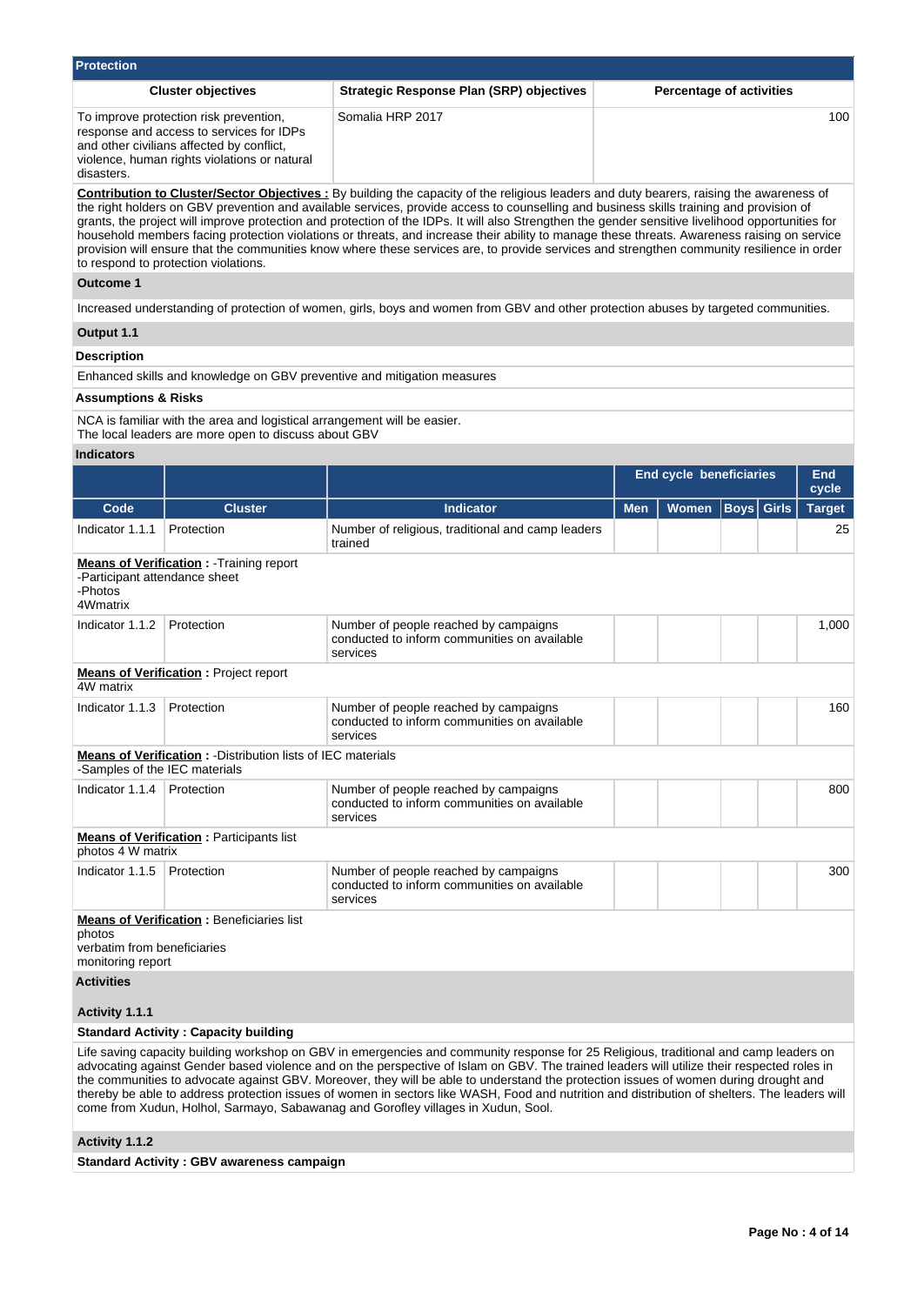Community sensitization campaigns on GBV prevention and available services conducted in 5 villages in Sool district. This is aimed at increasing the GBV awareness, reporting cases and health seeking behaviours among the targeted community members. This will enforce safety measures to protect drought affected communities from the risk of gender based violence.

# **Activity 1.1.3**

# **Standard Activity : GBV awareness campaign**

Distribution of GBV protection and prevention IEC materials. The IEC materials will be distributed during the awareness creation camapigns in the targeted 5 villages in Sool. The IEC materials will include 120 Tshirts, 40 caps with messages on GBV, prevention measures, what Islam says about GBV, the punishment for the offenders and on the available services. The materials will be in Somali language to ensure the targeted population are able to read the messages and understand.

## **Activity 1.1.4**

# **Standard Activity : GBV awareness campaign**

Community sensitization campaigns on GBV prevention and available services conducted in 4 IDP settlements in Nugaal. This is aimed at increasing the GBV awareness, reporting cases and health seeking behaviours among the targeted community members. This will enforce safety measures to protect drought affected communities from the risk of gender based violence. A 'rotating radio ' which disseminates recorded messages on awareness raising of GBV and available services and the passed sexual offence bill will be used specifically in the four IDP settlements in Garowe.

# **Activity 1.1.5**

# **Standard Activity : GBV awareness campaign**

Distribution of GBV protection and prevention IEC materials in the four IDP settlements in Nugaal District. The IEC materials will be distributed during the awareness creation campaigns in the targeted IDP settlements in Nugal. The IEC materials will include 300 Tshirts, scarves, leaflets with messages on GBV, prevention measures, what Islam says about GBV, the punishment for the offenders and on the available services. The materials will be in Somali language to ensure the targeted population are able to read the messages and understand.

## **Outcome 2**

GBV survivors have safely accessed adequate and appropriate support services.

### **Output 2.1**

#### **Description**

Improved accessibility to appropriate and immediate support for survivors of GBV in IDP settlements.

## **Assumptions & Risks**

## Assumptions

The survivors will come out and access the available services.

Risks -Insecurity -Clan conflict -Border dispute

#### **Indicators**

|                                                                                                                                      |                                                                 |                                                                                                                                                 |            | <b>End cycle beneficiaries</b> |                   |  | End<br>cycle  |  |
|--------------------------------------------------------------------------------------------------------------------------------------|-----------------------------------------------------------------|-------------------------------------------------------------------------------------------------------------------------------------------------|------------|--------------------------------|-------------------|--|---------------|--|
| Code                                                                                                                                 | <b>Cluster</b>                                                  | <b>Indicator</b>                                                                                                                                | <b>Men</b> | <b>Women</b>                   | <b>Boys</b> Girls |  | <b>Target</b> |  |
| Indicator 2.1.1                                                                                                                      | Protection                                                      | Number of male/female survivors who receive<br>medical assistance, including post rape treatment<br>within 72 hours, in line with set standards |            |                                |                   |  | 250           |  |
| Project report<br>4W matrix                                                                                                          | <b>Means of Verification: Data base</b>                         |                                                                                                                                                 |            |                                |                   |  |               |  |
| 50<br>Indicator 2.1.2<br>Protection<br>Number of beneficiaries receiving for business<br>skills training and business start-up       |                                                                 |                                                                                                                                                 |            |                                |                   |  |               |  |
| -Distribution list<br>-Photos<br>-Beneficiaries testimonials<br>-Monitoring report<br>-Project report<br>Project report<br>4W matrix | <b>Means of Verification:</b> Training report                   |                                                                                                                                                 |            |                                |                   |  |               |  |
| Indicator 2.1.3                                                                                                                      | Protection                                                      | Number of women and Girls receiving dignity kits                                                                                                |            |                                |                   |  | 265           |  |
| -Monitoring report<br>-Photos<br>-4W matrix                                                                                          | <b>Means of Verification: - Distribution list</b>               |                                                                                                                                                 |            |                                |                   |  |               |  |
| Protection<br>Indicator 2.1.4<br>Number of IDP households having access to<br>ligting                                                |                                                                 |                                                                                                                                                 |            |                                |                   |  | 1,200         |  |
| -photos                                                                                                                              | <b>Means of Verification : - Beneficiary lists and records.</b> |                                                                                                                                                 |            |                                |                   |  |               |  |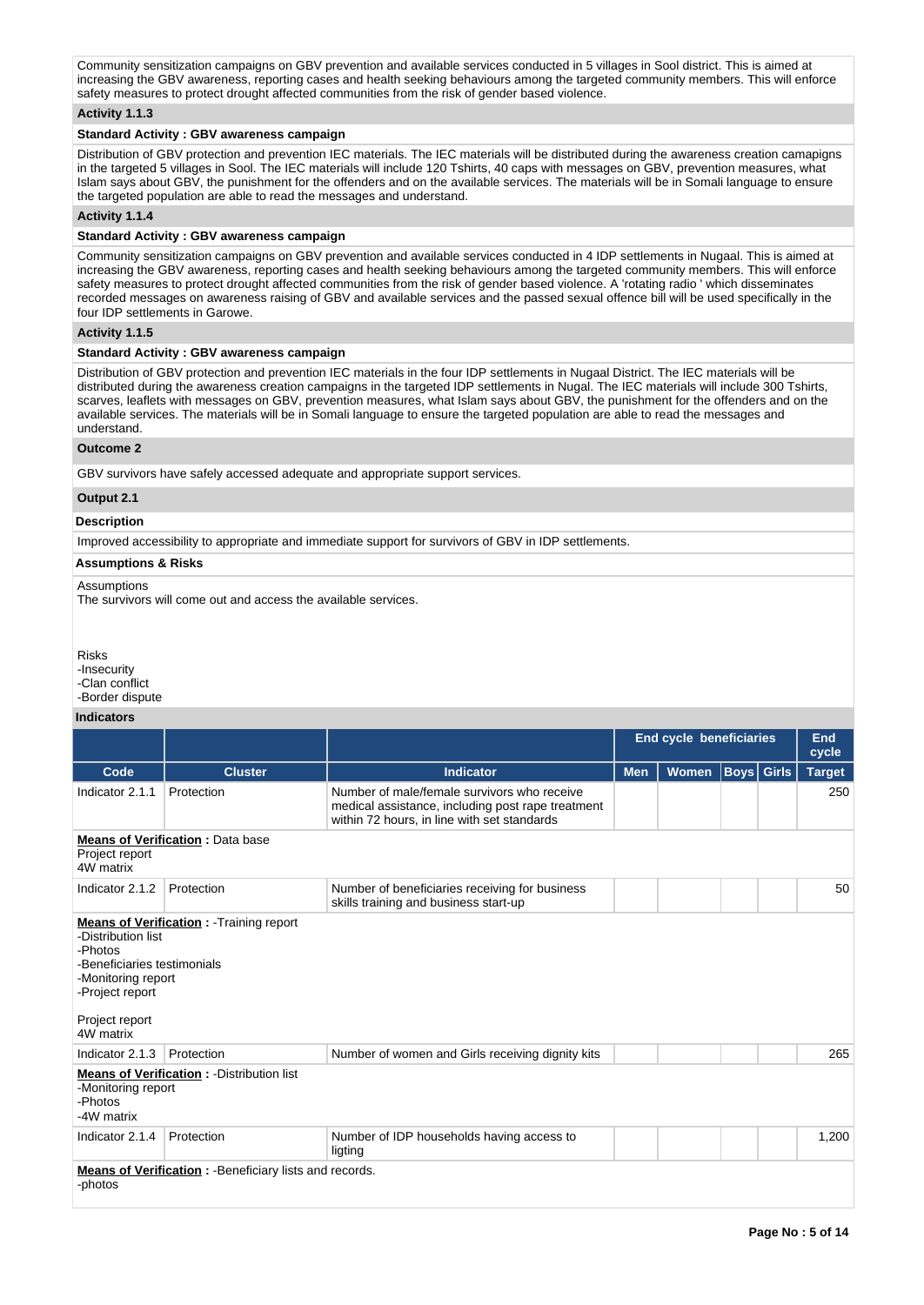| Indicator 2.1.5<br>Number of health professionals trained on<br>Protection<br>pyschosocial counselling.                                                                                                               |                                                   |                                                  |  |  |  | 25  |  |  |
|-----------------------------------------------------------------------------------------------------------------------------------------------------------------------------------------------------------------------|---------------------------------------------------|--------------------------------------------------|--|--|--|-----|--|--|
| beneficiary list                                                                                                                                                                                                      | <b>Means of Verification: Training report</b>     |                                                  |  |  |  |     |  |  |
| Indicator 2.1.6                                                                                                                                                                                                       | Protection                                        | Number of women and Girls receiving dignity kits |  |  |  | 260 |  |  |
| -Monitoring report<br>-Photos<br>-4W matrix                                                                                                                                                                           | <b>Means of Verification: - Distribution list</b> |                                                  |  |  |  |     |  |  |
| <b>Activities</b>                                                                                                                                                                                                     |                                                   |                                                  |  |  |  |     |  |  |
| Activity 2.1.1                                                                                                                                                                                                        |                                                   |                                                  |  |  |  |     |  |  |
| <b>Standard Activity: GBV referral centres</b>                                                                                                                                                                        |                                                   |                                                  |  |  |  |     |  |  |
| Matookal centre in Garowe and Bosaso Hospital will be supported to provide free medical treatment to survivors, psychosocial counselling<br>and legal aid. Any GBV related cases will be referred to the two centres. |                                                   |                                                  |  |  |  |     |  |  |

# **Activity 2.1.2**

## **Standard Activity : Skills Training for livelihoods purposes**

Business skills training for 50 GBV survivors and provision of start up grants. A total of 50 GBV survivors will be provided with basic business skills and later on provided with seedgrants (\$500) to be able to start their business. The survivors will be supported to develop business plans. The survivors will be able to start their businesses, be able to support themselves and their families, hence, reducing risks of sexual exploitation. Follow up will be made to support and ensure the survivors are still running their businesses.

#### **Activity 2.1.3**

#### **Standard Activity : Dignity Kits**

Distribution of dignity kits to 265 women and girls in the5 targeted villages in Sool. The provision of the dignity kits to women and girls of reproductive health is essential in ensuring that their safety and dignity are protected during the drought. Without access to culturally appropriate clothing and hygiene items, the mobility of women and girls is restricted and their health is compromised. Preserving dignity is essential to self-esteem and confidence and is critical to protection. The dignity kits is standardized and contains dress cloth, shawl, sanitary towels, panties, soap, petticoats and head scarves.

## **Activity 2.1.4**

# **Standard Activity : Material Support**

Solar lamps will be provided for 200 households in the IDP settlements in Garowe, Nugal where risk of sexual assault is experienced at night. 1200 people(240 men, 300 women, 300 boys and 360 girls) will benefit from the provision of solar lanterns. This will enhance the protection of women and prevent them from possible GBV attacks.

#### **Activity 2.1.5**

#### **Standard Activity : Capacity building**

Provision of counselling training to 25 health professionals in Sool who will offer free services to GBV survivors. Sool district does not have a GBV support centre and instead of providing a one time psychosocial support, training the health professionals at the MCH and health posts in 5 villages in Sool to be able to provide sustainable psychosocial support to the beneficiaries. The psychosocial support is meant to facilitate healing and recovery process to survivors and it be done by the trained professionals who will observe the ethics and GBV principles.

#### **Activity 2.1.6**

#### **Standard Activity : Dignity Kits**

Distribution of dignity kits to 260 women and girls in the 4 IDP in Garowe District. The provision of the dignity kits to women and girls of reproductive health is essential in ensuring that their safety and dignity are protected during the drought. Without access to culturally appropriate clothing and hygiene items, the mobility of women and girls is restricted and their health is compromised. Preserving dignity is essential to self-esteem and confidence and is critical to protection. The dignity kits is standardized and contains dress cloth, shawl, sanitary towels, panties, soap, petticoats and head scarves.

### **Additional Targets :**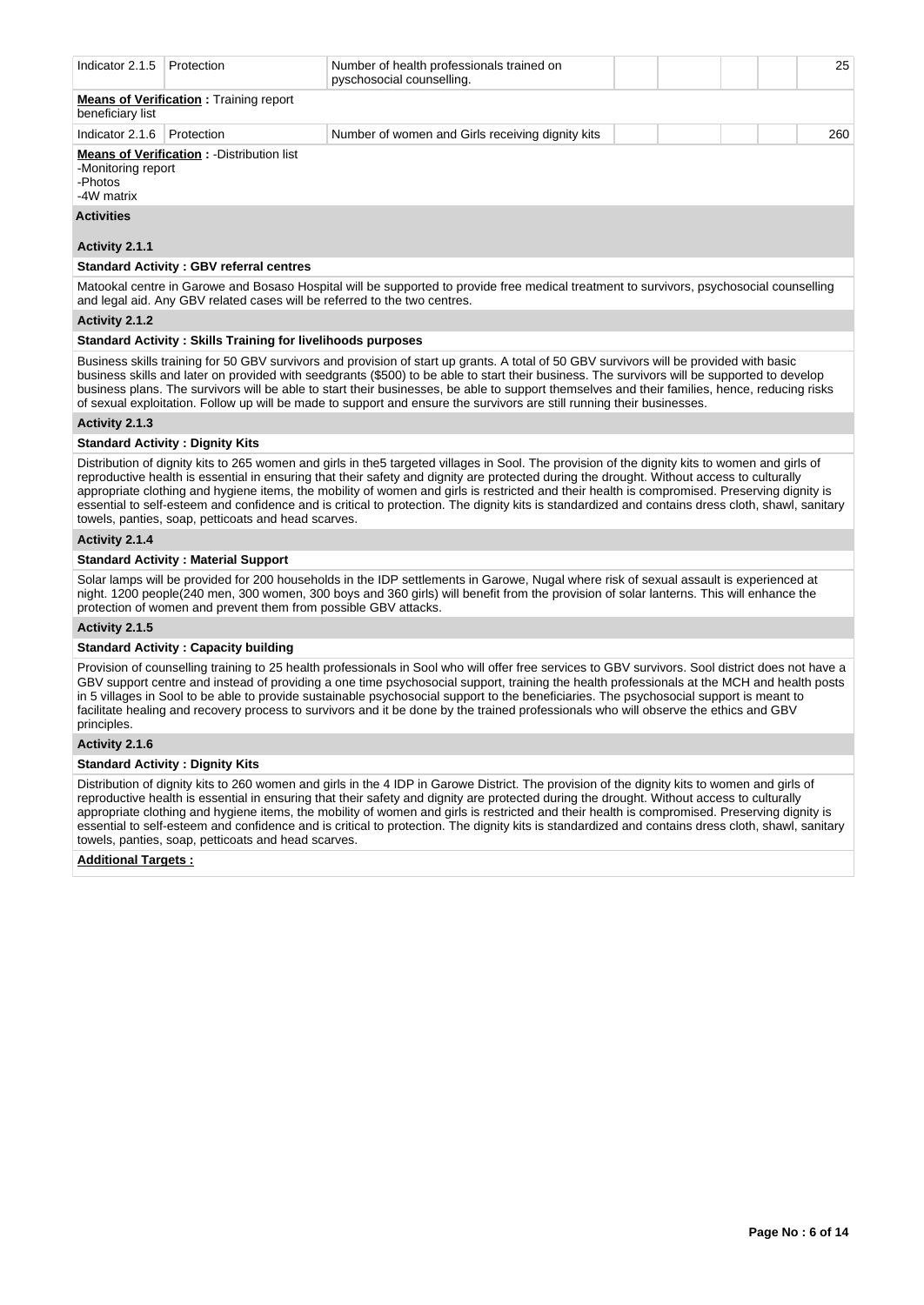# **Monitoring & Reporting plan**

A detailed participatory monitoring framework based on the planned project objective, outcomes and activities shall be prepared in order to support the program management in effective implementation, decision-making and to improve responsiveness to program stakeholders. NCA field team will implement the project together with the target community. The project activities will be monitored on daily basis by the field team and the project implementation committee comprising of the target beneficiaries in all locations where activities will be implemented. Monitoring will ensure that the project progresses according to plan and within the specified period. Activities will be organized at the community level involving all the key stakeholders participate in the program.

The program office in Nairobi will provide technical backstopping for the project. It will further undertake field visits when Delete repeated word permits, to track project progress and performance. The office will also review quarterly and financial reports submitted by the field office. NCA monitoring and evaluation tools available and will be utilized.

NCA will submit project narrative and financial report according to the donor requirement.

# **Workplan**

| Activitydescription                                                                                                                                                                                                                                                                                                                                                                                                                                                                                                                                                                                                                                                                           | Year |  | 2 | 3 | 4  | 5 | 6            |    | 8   | 9  | 10 | 11 | 12 |
|-----------------------------------------------------------------------------------------------------------------------------------------------------------------------------------------------------------------------------------------------------------------------------------------------------------------------------------------------------------------------------------------------------------------------------------------------------------------------------------------------------------------------------------------------------------------------------------------------------------------------------------------------------------------------------------------------|------|--|---|---|----|---|--------------|----|-----|----|----|----|----|
| Activity 1.1.1: Life saving capacity building workshop on GBV in emergencies and<br>community response for 25 Religious, traditional and camp leaders on advocating<br>against Gender based violence and on the perspective of Islam on GBV. The<br>trained leaders will utilize their respected roles in the communities to advocate<br>against GBV. Moreover, they will be able to understand the protection issues of<br>women during drought and thereby be able to address protection issues of women<br>in sectors like WASH, Food and nutrition and distribution of shelters. The leaders<br>will come from Xudun, Holhol, Sarmayo, Sabawanag and Gorofley villages in<br>Xudun, Sool. | 2017 |  |   |   |    | X |              |    |     |    |    |    |    |
| Activity 1.1.2: Community sensitization campaigns on GBV prevention and<br>available services conducted in 5 villages in Sool district. This is aimed at<br>increasing the GBV awareness, reporting cases and health seeking behaviours<br>among the targeted community members. This will enforce safety measures to<br>protect drought affected communities from the risk of gender based violence.                                                                                                                                                                                                                                                                                         | 2017 |  |   |   |    | X | X            | X  |     |    |    |    |    |
| Activity 1.1.3: Distribution of GBV protection and prevention IEC materials. The IEC<br>materials will be distributed during the awareness creation camapigns in the<br>targeted 5 villages in Sool. The IEC materials will include 120 Tshirts, 40 caps with<br>messages on GBV, prevention measures, what Islam says about GBV, the<br>punishment for the offenders and on the available services. The materials will be in<br>Somali language to ensure the targeted population are able to read the messages<br>and understand.                                                                                                                                                           | 2017 |  |   |   |    | X | X            | X  |     |    |    |    |    |
| Activity 1.1.4: Community sensitization campaigns on GBV prevention and<br>available services conducted in 4 IDP settlements in Nugaal. This is aimed at<br>increasing the GBV awareness, reporting cases and health seeking behaviours<br>among the targeted community members. This will enforce safety measures to<br>protect drought affected communities from the risk of gender based violence. A<br>'rotating radio ' which disseminates recorded messages on awareness raising of<br>GBV and available services and the passed sexual offence bill will be used<br>specifically in the four IDP settlements in Garowe.                                                                | 2017 |  |   |   | X. |   | X            |    | X   |    |    |    |    |
| Activity 1.1.5: Distribution of GBV protection and prevention IEC materials in the<br>four IDP settlements in Nugaal District. The IEC materials will be distributed during<br>the awareness creation campaigns in the targeted IDP settlements in Nugal. The<br>IEC materials will include 300 Tshirts, scarves, leaflets with messages on GBV,<br>prevention measures, what Islam says about GBV, the punishment for the<br>offenders and on the available services. The materials will be in Somali language<br>to ensure the targeted population are able to read the messages and understand.                                                                                            | 2017 |  |   |   |    |   | х            |    |     |    |    |    |    |
| Activity 2.1.1: Matookal centre in Garowe and Bosaso Hospital will be supported to<br>provide free medical treatment to survivors, psychosocial counselling and legal aid.<br>Any GBV related cases will be referred to the two centres.                                                                                                                                                                                                                                                                                                                                                                                                                                                      | 2017 |  |   |   | X. | X | Χ            | X. | IX. | X. | ΙX |    |    |
| Activity 2.1.2: Business skills training for 50 GBV survivors and provision of start up<br>grants. A total of 50 GBV survivors will be provided with basic business skills and<br>later on provided with seedgrants (\$500) to be able to start their business. The<br>survivors will be supported to develop business plans. The survivors will be able to<br>start their businesses, be able to support themselves and their families, hence,<br>reducing risks of sexual exploitation. Follow up will be made to support and ensure<br>the survivors are still running their businesses.                                                                                                   | 2017 |  |   |   |    |   | X            | X  |     |    |    |    |    |
| Activity 2.1.3: Distribution of dignity kits to 265 women and girls in the5 targeted<br>villages in Sool. The provision of the dignity kits to women and girls of reproductive<br>health is essential in ensuring that their safety and dignity are protected during the<br>drought. Without access to culturally appropriate clothing and hygiene items, the<br>mobility of women and girls is restricted and their health is compromised.<br>Preserving dignity is essential to self-esteem and confidence and is critical to<br>protection. The dignity kits is standardized and contains dress cloth, shawl,<br>sanitary towels, panties, soap, petticoats and head scarves.              | 2017 |  |   |   |    | X | $\mathsf{X}$ |    |     |    |    |    |    |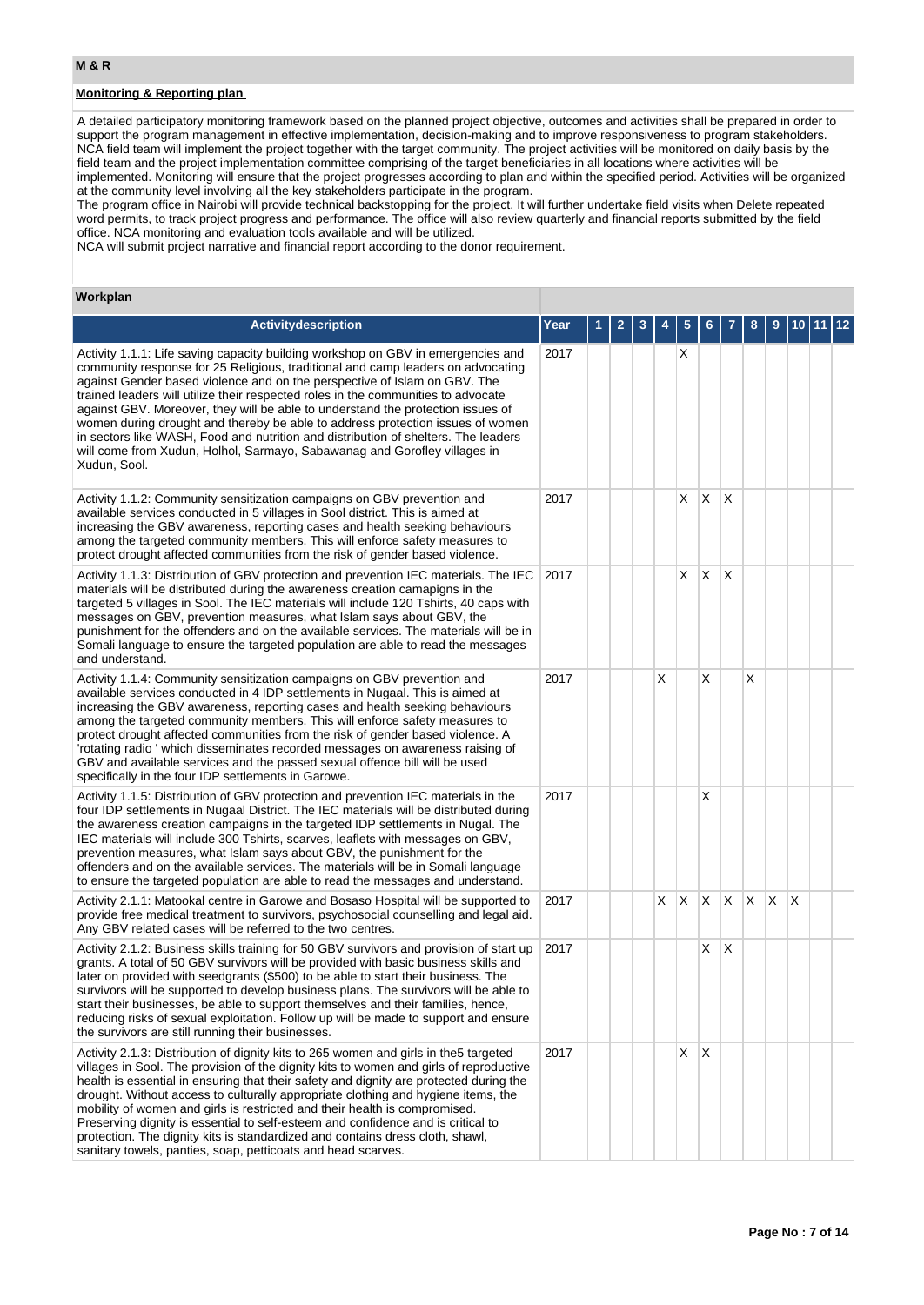| Activity 2.1.4: Solar lamps will be provided for 200 households in the IDP<br>settlements in Garowe, Nugal where risk of sexual assault is experienced at night.<br>1200 people(240 men, 300 women, 300 boys and 360 girls) will benefit from the<br>provision of solar lanterns. This will enhance the protection of women and prevent<br>them from possible GBV attacks.                                                                                                                                                                                                                                                                                                     | 2017 | X.<br>ΙX          |
|--------------------------------------------------------------------------------------------------------------------------------------------------------------------------------------------------------------------------------------------------------------------------------------------------------------------------------------------------------------------------------------------------------------------------------------------------------------------------------------------------------------------------------------------------------------------------------------------------------------------------------------------------------------------------------|------|-------------------|
| Activity 2.1.5: Provision of counselling training to 25 health professionals in Sool<br>who will offer free services to GBV survivors. Sool district does not have a GBV<br>support centre and instead of providing a one time psychosocial support, training<br>the health professionals at the MCH and health posts in 5 villages in Sool to be<br>able to provide sustainable psychosocial support to the beneficiaries. The<br>psychosocial support is meant to facilitate healing and recovery process to<br>survivors and it be done by the trained professionals who will observe the ethics<br>and GBV principles.                                                     | 2017 | x                 |
| Activity 2.1.6: Distribution of dignity kits to 260 women and girls in the 4 IDP in<br>Garowe District. The provision of the dignity kits to women and girls of reproductive<br>health is essential in ensuring that their safety and dignity are protected during the<br>drought. Without access to culturally appropriate clothing and hygiene items, the<br>mobility of women and girls is restricted and their health is compromised.<br>Preserving dignity is essential to self-esteem and confidence and is critical to<br>protection. The dignity kits is standardized and contains dress cloth, shawl,<br>sanitary towels, panties, soap, petticoats and head scarves. | 2017 | X<br><sup>X</sup> |

# **OTHER INFO**

## **Accountability to Affected Populations**

NCA adheres to HAP standard and is committed to all the principles in the Core Humanitarian Standard (CHS). Being accountable to rightsholders, host communities, partners and other stakeholders remains core to NCA's work.

An all-inclusive mobilization campaign targeting local authority, community leaders and members of the community will be conducted at the beginning of the project. This will be to ensure that the community understands the project objectives and purpose and to promote community ownership of the project. The project is designed in a way that the local leaders and community groups are key implementers and owners of the interventions. The committees involved in choosing beneficiaries also play an active role in ensuring greater community participation, and they are also crucial to information sharing amongst all groups and individuals within the community. A selection criterion of the beneficiaries will be developed jointly with the stakeholder.

Forums for community elders, local authorities and rights holders will continue to be used as avenues for further consultations and also for purposes of responding to various concerns raised about the project through the complains handling mechanism.As part of adherence to the Common Humanitarian Standards (CHS), contact information of NCA field and Nairobi staff will be at the disposal of the target beneficiaries, through NCA's Complaints Receiving and Response Mechanism (CRM).

#### **Implementation Plan**

NCA will be implementing this project in Nugaal, Bari and Sool districts in Puntland.The overall responsible for the project at Nairobi level is the GBV program officer and the finance controller. At field level the field coordinator, will be responsible for all project activities. He will be supported by the Project Officer and Field Finance officer.

The project coordination will be at four levels:

-UN Somalia Cluster System: The first level is with the United Nations cluster coordination mechanism. NCA is an active member of the United Nations cluster coordination mechanism in Somalia. Consistent collaboration and coordination with other non-state actors and the United Nations agencies under the Protectioncluster coordination mechanism and local authorities has continued to add value to NCA work in Somalia. This linkage will be utilized under this project to create synergy and supplement NCA planning, coordination and sharing of information with other stakeholders who are implementing comparable projects in Somalia and particularly in Puntland region. This is conducted both in Nairobi and within sub-clusters established at region/field level. In the case of Gedo region, NCA participates actively in the food security, WASH and Education sub-clusters.

-ACT Alliance Coordination Mechanisms: The second level is with ACT Alliance Somalia Forum members. NCA is a key member of the ACT Alliance Somalia Forum where it collaborates with other five INGOs who are members of the forum and implementing projects in Somalia. The third level is with the Somalia NGO Consortium (SNC). NCA is an active member of the SNC. The members of the SNC are local Somalia based NGOs and International NGOs working in Somalia. This forum provides opportunities for collaboration and information sharing on issues affecting and impacting on humanitarian work in Somalia. These includes addressing issues such as taxation, staff security and safety, use of armed escort guards, etc.

-Local structures and LNGO Partners: The fourth level is with the partners, local communities' leaders and committees, target beneficiaries and local authorities. NCA global and country strategies is by choice rooted in the communities it works with. In the implementation of the current project, consultations will be held with the local communities' leaders and committees, target beneficiaries and local authorities for local ownership, operational support and sustainability of the project. For increased synergies and greater project outcomes, NCA hopes to continue participating pro-actively in these forums.

#### **Coordination with other Organizations in project area**

| Name of the organization                                                   | Areas/activities of collaboration and rationale                                           |  |  |  |  |  |  |
|----------------------------------------------------------------------------|-------------------------------------------------------------------------------------------|--|--|--|--|--|--|
| <b>WASH Cluster</b>                                                        | in terms of drought response in the affected areas and how it will<br>affect displacement |  |  |  |  |  |  |
| International Refugee Council                                              | Collaborate with their GBV in emergency respose                                           |  |  |  |  |  |  |
| <b>Puntland Administration</b><br>For project ownership and sustainability |                                                                                           |  |  |  |  |  |  |
| <b>Environment Marker Of The Project</b>                                   |                                                                                           |  |  |  |  |  |  |
| A: Neutral Impact on environment with No mitigation                        |                                                                                           |  |  |  |  |  |  |
| <b>Gender Marker Of The Project</b>                                        |                                                                                           |  |  |  |  |  |  |
| 2a- The project is designed to contribute significantly to gender equality |                                                                                           |  |  |  |  |  |  |
|                                                                            |                                                                                           |  |  |  |  |  |  |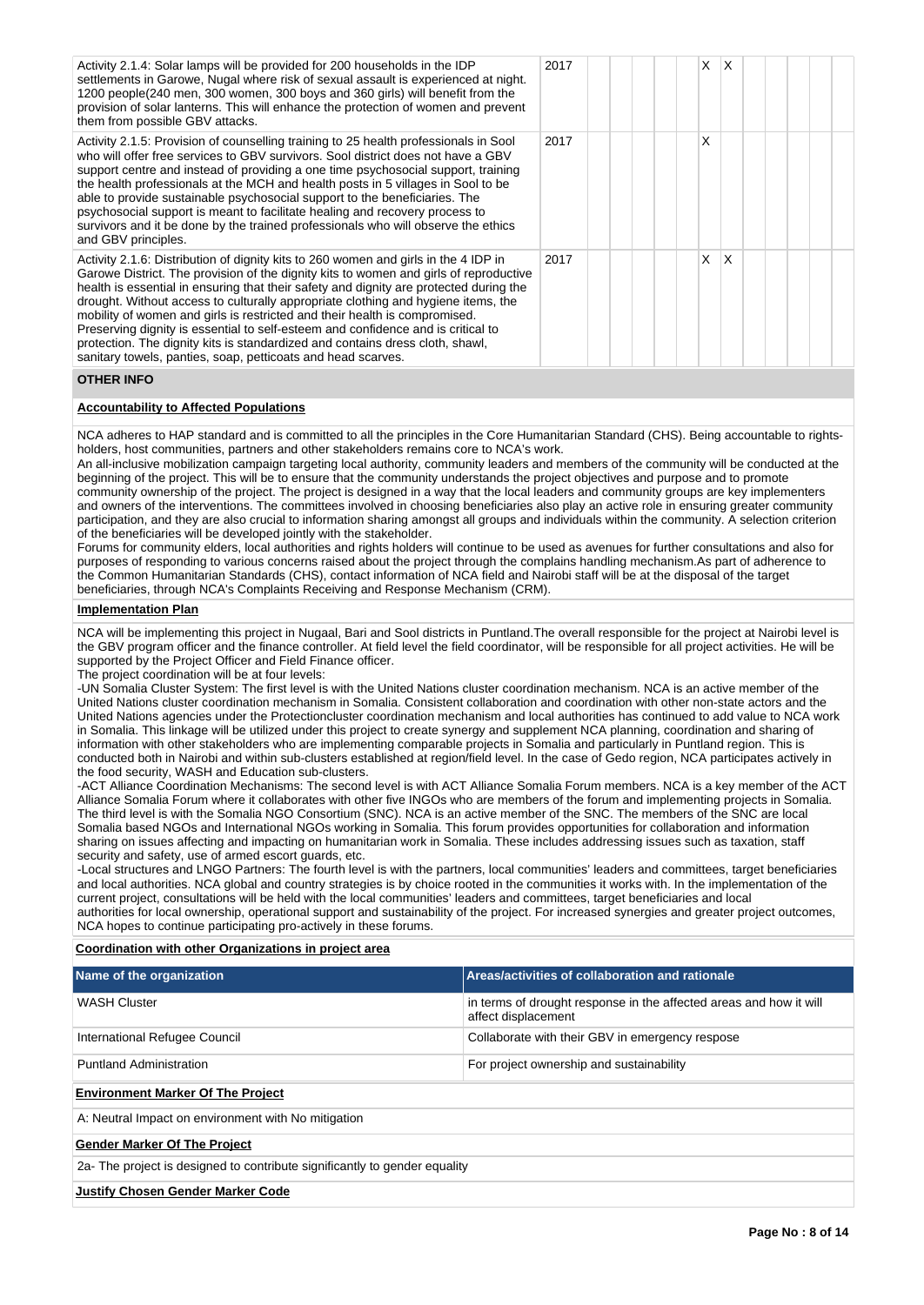The project though focusing more on women survivors as they are the majority of reported cases, is also sensitive to the needs of boys and men. The project aims to strengthen protection and prevention response for men, women, boys and girls affected by GBV Project activities will adopt gender sensitive programming in all the project activities.

## **Protection Mainstreaming**

The project will ensure that Do No Harm principles, Core humanitarian standards (CHS) and the humanitarian code of conduct are adhered to in order to avoid negative effects of the interventions; and enhance positive impacts instead to ensure sustainability of the project. Men, women, boys and girls are involved in the project from the planning phase and this will be ensured throughout throughout the project cycle. This will be done through ensuring that all categories of people participate in the design, implementation, monitoring and evaluation of various interventions and that women and girls; who are more often side-lined have equal decision-making privileges. NCA will apply the survivor centred approach and guiding principal for working with GBV survivors in ensuring safety, confidentiality, respect

and non- discrimination during the project implementation.

NCA will be accountable to all stakeholders within the project.NCA's complains handling mechanisms will be put in place during community mobilization to ensure that concerns raised from target

groups are adequately addressed to avoid conflict or harm to the target populations.

#### **Country Specific Information**

# **Safety and Security**

The general security situation of Puntland is calm and accessible for humanitarian interventions although there is still boundary conflict between Somaliland and Puntland in Sool. However, NCA has a field office managed by National staff who have cultivated good relations and acceptance by the communities, understand the environment and have ongoing interventions in Sool.

The safety and security of staff is assured by NCA as we have security focal point who monitors the situation and provides bi weekly updates on the same. NCA also has in place a security plan for Somalia that stipulates procedures for handling staff in the event there is need for evacuation.In addition, NCA as a member of the NGO consortium receives regular security information from INSO that guides operation and access in the operational areas. Moreover, most of NCA field staff have undergone the HEIST training to equip them with security skills to protect themselves in a hostile environment like Somalia.

#### **Access**

NCA has a field office in Puntland and an ongoing intervention in the targeted areas thereby making implementation and monitoring of this intervention possible. Synergies will be created between the proposed and ongoing projects to maximize the impact to the targeted populations.

# **BUDGET**

| Code | <b>Budget Line Description</b>                                                                                                                                                                                                                                                                                                                                                                                                                                                                          |   | D / S Quantity Unit | cost                    | <b>Duration</b><br>Recurran charged<br>ce. | $\frac{9}{6}$<br>to CHF | <b>Total Cost</b> |
|------|---------------------------------------------------------------------------------------------------------------------------------------------------------------------------------------------------------------------------------------------------------------------------------------------------------------------------------------------------------------------------------------------------------------------------------------------------------------------------------------------------------|---|---------------------|-------------------------|--------------------------------------------|-------------------------|-------------------|
|      | <b>Staff and Other Personnel Costs</b>                                                                                                                                                                                                                                                                                                                                                                                                                                                                  |   |                     |                         |                                            |                         |                   |
| 1.1  | Project Officer-Puntland                                                                                                                                                                                                                                                                                                                                                                                                                                                                                | D | 1                   | 1,680<br>.00.           | 6                                          | 33.33                   | 3,359.66          |
|      | The project officer will be in charge of day to day running of the project, prepare and send reports regarding the project to NCA<br>Nairobi project to NCA Nairobi. The amount is per NCA salary scale and includes 12% of basic pay employer provident. The staff<br>will play a major role in ensuring that the quality of work and documentation done is of high integrity.                                                                                                                         |   |                     |                         |                                            |                         |                   |
| 1.2  | Finance Officer-Puntland                                                                                                                                                                                                                                                                                                                                                                                                                                                                                | D |                     | 1 1,680<br>.00.         | 6                                          | 33.34                   | 3,360.67          |
|      | The finance will work and is responsible for quality assurance and financial reporting. The amount is per NCA salary scale and<br>includes 12% of basic pay employer provident. The staff will play a major role in ensuring that the quality of work and<br>documentation done is of high integrity.                                                                                                                                                                                                   |   |                     |                         |                                            |                         |                   |
| 1.3  | Programme Officer-NRB                                                                                                                                                                                                                                                                                                                                                                                                                                                                                   | D |                     | $1 \mid 2,400$<br>.00.  | 6                                          | 16.67                   | 2,400.48          |
|      | The programme officer will be in charge of the project implementation, monitoring project plans and ensuring their timely<br>execution and reporting to the United Nations office for the Coordination of Humanitarian Affairs-UNOCHA. Salary includes basic<br>salary, employers' portion 12% provident fund.                                                                                                                                                                                          |   |                     |                         |                                            |                         |                   |
| 1.4  | Financial controller-NRB                                                                                                                                                                                                                                                                                                                                                                                                                                                                                | D |                     | $1 \quad 2,530$<br>.00. | 6                                          | 16.66                   | 2,528.99          |
|      | The finance controller will ensure that all financial documentation regarding the project are properly done and reported to<br>UNOCHA. Salary package is for category III and includes basic salary, employers portion 12% provident fund.                                                                                                                                                                                                                                                              |   |                     |                         |                                            |                         |                   |
|      | <b>Section Total</b>                                                                                                                                                                                                                                                                                                                                                                                                                                                                                    |   |                     |                         |                                            |                         | 11,649.80         |
|      | <b>Supplies, Commodities, Materials</b>                                                                                                                                                                                                                                                                                                                                                                                                                                                                 |   |                     |                         |                                            |                         |                   |
| 2.1  | Life saving capacity building workshop of 25 Religious,<br>traditional and camp leaders on advocating against Gender<br>based violence and on the perspective of Islam on GBV.                                                                                                                                                                                                                                                                                                                          | D | 1 <sup>1</sup>      | 6,000<br>.00.           | $\mathbf{1}$                               | 100.00                  | 6,000.00          |
|      | 25 religious, traditional and camp leaders will be trained for 4 days on sensitising communities against GBV and on the<br>perspectives of Islam on GBV. The trained leaders will utilize their respected roles in the communities to advocate against GBV.<br>Moreover, they will be able to understand the protection issues of women during drought and thereby be able to address<br>protection issues of women in sectors like WASH, Food and nutrition and distribution of shelters. See BOQ 2.1. |   |                     |                         |                                            |                         |                   |
| 2.2  | Community sensitization campaigns on GBV prevention and<br>available services.                                                                                                                                                                                                                                                                                                                                                                                                                          | D |                     | $1 \quad 2,900$<br>.00. | 1                                          | 100.00                  | 2,900.00          |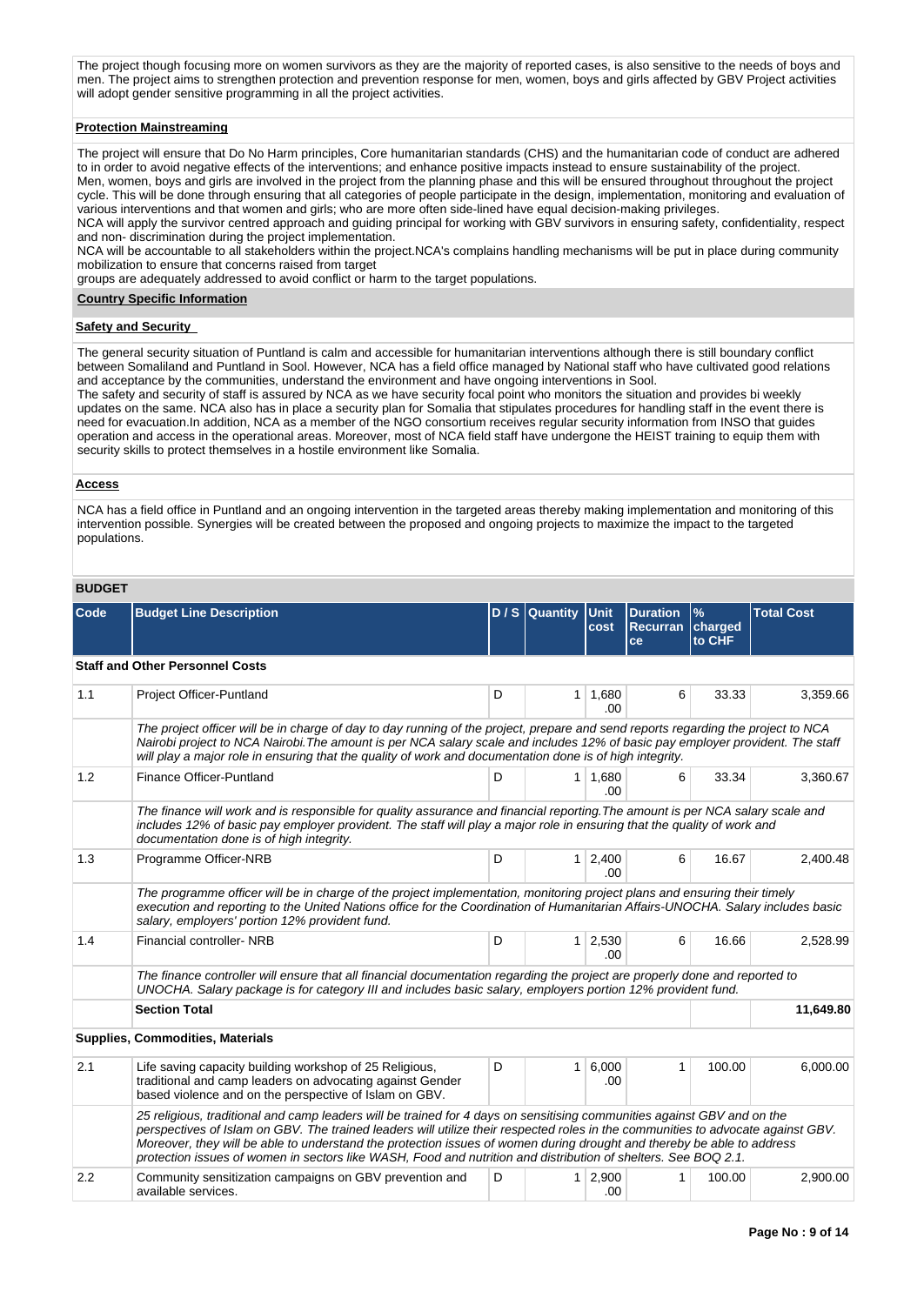|      | 1000 community members will be sensitized on GBV prevention and on available services in 5 villages in Sool Districts. See<br>BOQ 2.2                                                                                                                                                                                                                                                                                                                                                                                                                                                                                                                                                                                                                                                                                                                                                                                                                                                                                                                                                                                                                                          |   |                |                              |              |        |           |  |  |
|------|--------------------------------------------------------------------------------------------------------------------------------------------------------------------------------------------------------------------------------------------------------------------------------------------------------------------------------------------------------------------------------------------------------------------------------------------------------------------------------------------------------------------------------------------------------------------------------------------------------------------------------------------------------------------------------------------------------------------------------------------------------------------------------------------------------------------------------------------------------------------------------------------------------------------------------------------------------------------------------------------------------------------------------------------------------------------------------------------------------------------------------------------------------------------------------|---|----------------|------------------------------|--------------|--------|-----------|--|--|
| 2.3  | Distribution of GBV protection and prevention IEC materials.                                                                                                                                                                                                                                                                                                                                                                                                                                                                                                                                                                                                                                                                                                                                                                                                                                                                                                                                                                                                                                                                                                                   | D |                | $1 \ 2,000$<br>.00           | $\mathbf{1}$ | 100.00 | 2,000.00  |  |  |
|      | The IEC materials will include 120 Tshirts and 40 caps. The IEC materials will be distributed during the awareness creation<br>campaigns in the targeted 5 villages in Sool to raise their awareness on cause and effect of GBV and on available services to the<br>survivors.See OQ 2.3.                                                                                                                                                                                                                                                                                                                                                                                                                                                                                                                                                                                                                                                                                                                                                                                                                                                                                      |   |                |                              |              |        |           |  |  |
| 2.4  | Community sensitization campaigns on GBV prevention and<br>available services conducted in 4 IDP settlements in Nugaal.                                                                                                                                                                                                                                                                                                                                                                                                                                                                                                                                                                                                                                                                                                                                                                                                                                                                                                                                                                                                                                                        | D |                | 1 8,980<br>.00               | 1            | 100.00 | 8,980.00  |  |  |
|      | Community sensitization campaigns on GBV prevention and available services conducted in 4 IDP settlements in Nugaal. This is<br>aimed at increasing the GBV awareness, reporting cases and health seeking behaviours among the targeted community<br>members. The cost includes refreshment, perdiem for community organizers, banners and the rotating radio which disseminates<br>recorded messages on awareness raising of GBV and available services and the passed sexual offence bill will be used<br>specifically in the four IDP settlements in Garowe. See BOQ 2.4                                                                                                                                                                                                                                                                                                                                                                                                                                                                                                                                                                                                    |   |                |                              |              |        |           |  |  |
| 2.5  | Distribution of GBV protection and prevention IEC materials in<br>the four IDP settlements in Nugaal District.                                                                                                                                                                                                                                                                                                                                                                                                                                                                                                                                                                                                                                                                                                                                                                                                                                                                                                                                                                                                                                                                 | D |                | $1 \overline{)2,400}$<br>.00 | 1            | 100.00 | 2,400.00  |  |  |
|      | The IEC materials will be distributed during the awareness creation campaigns in the targeted IDP settlements in Nugal. The IEC<br>materials will include 300 Tshirts, scarves, leaflets with messages on GBV, prevention measures, what islam says abut GBV, the<br>punishment for the offenders and on the available services. The materials will be in Somali language to ensure the targeted<br>population are able to read the messages and understand. See BOQ 2.5.                                                                                                                                                                                                                                                                                                                                                                                                                                                                                                                                                                                                                                                                                                      |   |                |                              |              |        |           |  |  |
| 2.6  | Matookal center in Garowe and Bosaso Hospital will be<br>supported to offer free medical treatment to survivors,<br>psychosocial counselling and legal aid.                                                                                                                                                                                                                                                                                                                                                                                                                                                                                                                                                                                                                                                                                                                                                                                                                                                                                                                                                                                                                    | D | 1 <sup>1</sup> | 67,00<br>0.00                | 1            | 100.00 | 67,000.00 |  |  |
|      | NCA will be responsible for supporting the management of GBV centers in Garowe and Bosaso and provision of free medical<br>treatment, psychosocial support, dignity kits and vocational skills training and legal aid services for GBV survivors in order to<br>mitigate the consequence of GBV. Any GBV related cases will be referred to the centres. See BOQ 2.6 for details.                                                                                                                                                                                                                                                                                                                                                                                                                                                                                                                                                                                                                                                                                                                                                                                               |   |                |                              |              |        |           |  |  |
| 2.7  | Business skills training for 50 GBV survivors and provision of<br>start up grants.                                                                                                                                                                                                                                                                                                                                                                                                                                                                                                                                                                                                                                                                                                                                                                                                                                                                                                                                                                                                                                                                                             | D |                | 1 37,80<br>0.00              | 1            | 100.00 | 37,800.00 |  |  |
|      | A total of 50 GBV survivors will be provided with basic business skills for 4 days and later on provided with seedgrants (each<br>\$500 as capital to start their own businesses). The survivors will be able to support themselves and therefore mitigate the<br>consequence of GBV.                                                                                                                                                                                                                                                                                                                                                                                                                                                                                                                                                                                                                                                                                                                                                                                                                                                                                          |   |                |                              |              |        |           |  |  |
| 2.8  | Distribution of dignity kits to 265 women and girls in the5<br>targeted villages in Sool. The provision of the dignity kits to<br>women and girls of reproductive health is essential in ensuring<br>that their safety and dignity are protected during the<br>drought. Without access to culturally appropriate clothing and<br>hygiene items, the mobility of women and girls is restricted and<br>their health is compromised. Preserving dignity is essential to<br>self-esteem and confidence and is critical to protection. The<br>dignity kits is standardized and contains dress cloth, shawl,<br>sanitary towels, panties, soap, petticoats and head scarves.                                                                                                                                                                                                                                                                                                                                                                                                                                                                                                         | D |                | 265 65.70                    | 1            | 100.00 | 17,410.50 |  |  |
|      | 265 women and girls GBV survivors will receive each a dignity consisting of: 3 Dress clothes (Dirac), 3 Shawls (Garbasaar), 9<br>pieces of sanitary clothes,6 pieces of under Pants,3 pieces of bar soap,3 packets of powder soap,3 petticoats (Gorgorat), 3 Head<br>scarves (shash). See BOQ 2.8                                                                                                                                                                                                                                                                                                                                                                                                                                                                                                                                                                                                                                                                                                                                                                                                                                                                              |   |                |                              |              |        |           |  |  |
| 2.9  | Solar lamps will be provided for 200 households in the IDP<br>settlements in Garowe, Nugal.                                                                                                                                                                                                                                                                                                                                                                                                                                                                                                                                                                                                                                                                                                                                                                                                                                                                                                                                                                                                                                                                                    | D |                | 200 20.00                    | 1            | 100.00 | 4,000.00  |  |  |
|      | Solar lamps will be provided for 200 households in the IDP settlements in Nugal where risk of sexual assault is experienced at<br>night. 1200 people(240 men, 300 women, 300 boys and 360 girls) will benefit from the provision of solar lanterns. This will<br>enhance the protection of women and prevent them from possible GBV attacks. See BOQ 2.9                                                                                                                                                                                                                                                                                                                                                                                                                                                                                                                                                                                                                                                                                                                                                                                                                       |   |                |                              |              |        |           |  |  |
| 2.10 | Provision of counselling training to 25 health professionals in<br>Sool District.                                                                                                                                                                                                                                                                                                                                                                                                                                                                                                                                                                                                                                                                                                                                                                                                                                                                                                                                                                                                                                                                                              | D |                | $1 \, 4,600$<br>.00          | 1            | 100.00 | 4,600.00  |  |  |
|      | Provision of counselling training to 25 health professionals for 5 days in Sool who will offer free services to GBV survivors. Sool<br>district does not have a GBV support centre and instead of providing a one time psychosocial support, training the health<br>professionals at the MCH and health posts in 5 villages in Sool to be able to provide life saving and sustainable psychosocial<br>support to the beneficiaries. The psychosocial support is meant to facilitate healing and recovery process to survivors and it be<br>done by the trained professionals who will observe the ethics and GBV principles. in Sool who will offer free services to GBV<br>survivors. Sool district does not have a GBV support centre and instead of providing a one time psychosocial support, training the<br>health professionals at the MCH and health posts in 5 villages in Sool to be able to provide sustainable psychosocial support to<br>the beneficiaries. The psychosocial support is meant to facilitate healing and recovery process to survivors and it be done by the<br>trained professionals who will observe the ethics and GBV principles. See BOQ 2.10 |   |                |                              |              |        |           |  |  |
| 2.11 | Distribution of dignity kits to 260 women and girls in the 4 IDP<br>in Garowe District. The provision of the dignity kits to women<br>and girls of reproductive health is essential in ensuring that<br>their safety and dignity are protected during the drought.<br>Without access to culturally appropriate clothing and hygiene<br>items, the mobility of women and girls is restricted and their<br>health is compromised. Preserving dignity is essential to self-<br>esteem and confidence and is critical to protection. The dignity<br>kits is standardized and contains dress cloth, shawl, sanitary<br>towels, panties, soap, petticoats and head scarves.<br>260 women and girls GBV survivors will receive each a dignity consisting of: 3 Dress clothes (Dirac),3 Shawls (Garbasaar),9<br>pieces of sanitary clothes,6 pieces of under Pants,3 pieces of bar soap,3 packets of powder soap,3 petticoats (Gorgorat), 3 Head                                                                                                                                                                                                                                       | D |                | 260 65.70                    | 1            | 100.00 | 17,082.00 |  |  |
|      | scarves (shash)                                                                                                                                                                                                                                                                                                                                                                                                                                                                                                                                                                                                                                                                                                                                                                                                                                                                                                                                                                                                                                                                                                                                                                |   |                |                              |              |        |           |  |  |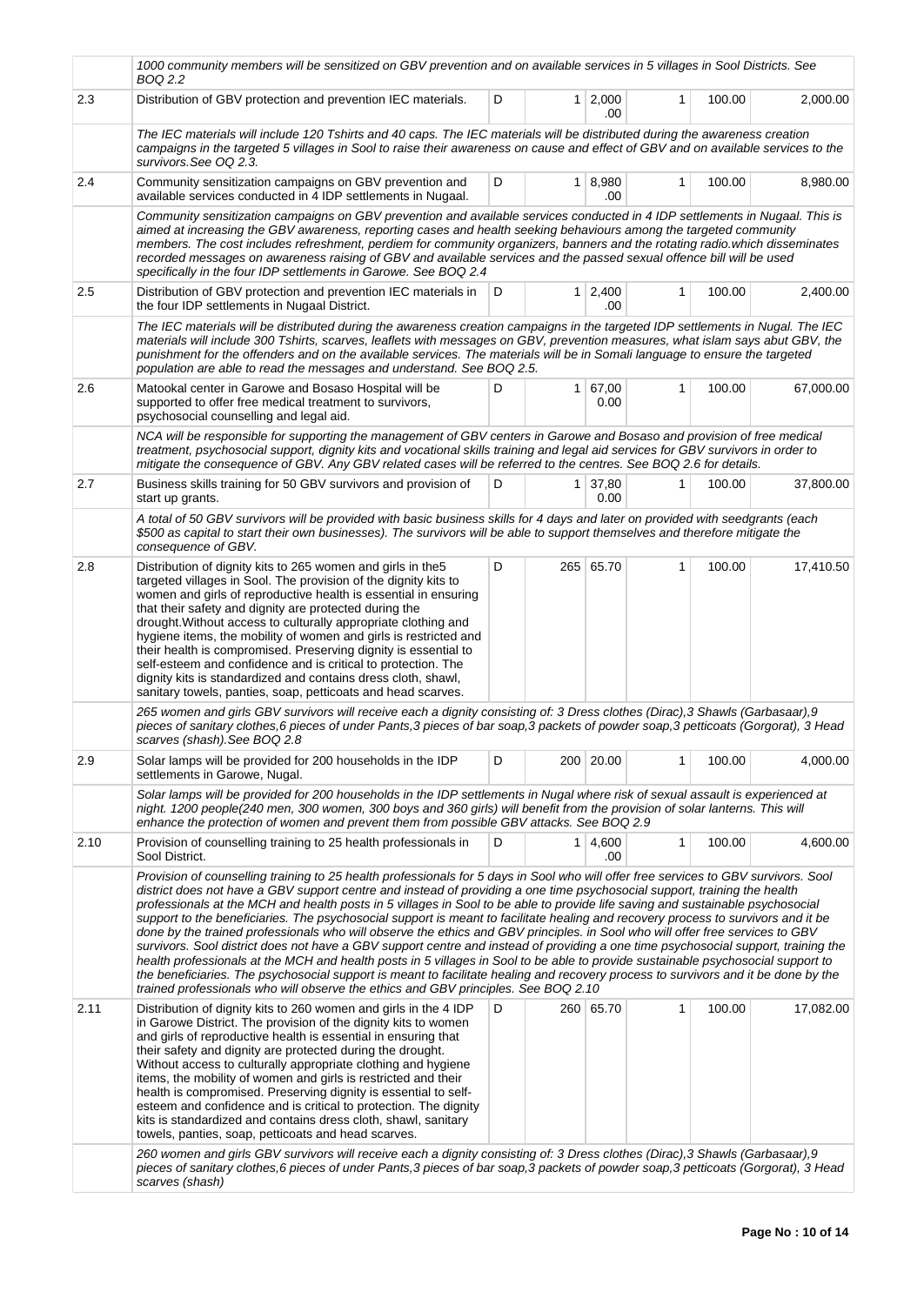|                         | <b>Section Total</b>                                                                                                                                                                                                 |   |              | 170,172.50             |              |        |            |
|-------------------------|----------------------------------------------------------------------------------------------------------------------------------------------------------------------------------------------------------------------|---|--------------|------------------------|--------------|--------|------------|
| <b>Travel</b>           |                                                                                                                                                                                                                      |   |              |                        |              |        |            |
| 5.1                     | Car hire for project implementation and activity monitoring<br>(NCA)                                                                                                                                                 | D |              | $1 \mid 2,250$<br>.00  | 6            | 50.00  | 6,750.00   |
|                         | The car hire is inclusive of fuel and it will be used to transport the field staff during the project implementation.                                                                                                |   |              |                        |              |        |            |
| 5.2                     | Monitoring of project activities (NCA)                                                                                                                                                                               | D | $\mathbf{1}$ | 6.490<br>.00           | $\mathbf{1}$ | 100.00 | 6.490.00   |
|                         | BOQ's attached for details. Includes continuous monitoring by 1 project officer and driver (field office staff) in all the target<br>locations. And one monitoring visit by Program officer and accountant from NBI. |   |              |                        |              |        |            |
|                         | <b>Section Total</b>                                                                                                                                                                                                 |   |              |                        |              |        | 13,240.00  |
|                         | <b>General Operating and Other Direct Costs</b>                                                                                                                                                                      |   |              |                        |              |        |            |
| 7.1                     | Bank charges-NCA                                                                                                                                                                                                     | D |              | $1 \mid 3,126$<br>.64  | $\mathbf{1}$ | 100.00 | 3,126.64   |
|                         | Dahabshiil Money transfer service to the field offices. The cost is 1.65% for the amount of \$189,463.08 which will be disbursed to<br>the field office.                                                             |   |              |                        |              |        |            |
| 7.2                     | Stationary                                                                                                                                                                                                           | D |              | 1 140.5<br>8           | $\mathbf{1}$ | 100.00 | 140.58     |
|                         | The cost covers purchases of stationary (printing papers, staple pins, marker pens, note books and flip charts). The stationary will<br>be used specifically for this project.                                       |   |              |                        |              |        |            |
| 7.3                     | <b>Communicaton Cost</b>                                                                                                                                                                                             | D |              | $2 \mid 35.00$         | 6            | 100.00 | 420.00     |
|                         | Each of the two staff above will get \$35.00 of airtime per month for the duration of the project for the purpose of monitoring and<br>reporting the progress of the project                                         |   |              |                        |              |        |            |
| 7.4                     | Office rent (NCA Garowe)                                                                                                                                                                                             | D |              | $1 \mid 1,900$<br>.00. | 6            | 16.67  | 1.900.38   |
|                         | Actual cost for one month. This is NCA field office in Garowe where the project staff are based. The one month rent will contribute<br>to the rent paid for the office.                                              |   |              |                        |              |        |            |
|                         | <b>Section Total</b>                                                                                                                                                                                                 |   |              |                        |              |        | 5,587.60   |
| <b>SubTotal</b>         |                                                                                                                                                                                                                      |   | 744.00       |                        |              |        | 200,649.90 |
| Direct                  |                                                                                                                                                                                                                      |   |              |                        |              |        | 200,649.90 |
| Support                 |                                                                                                                                                                                                                      |   |              |                        |              |        |            |
| <b>PSC Cost</b>         |                                                                                                                                                                                                                      |   |              |                        |              |        |            |
| <b>PSC Cost Percent</b> |                                                                                                                                                                                                                      |   |              |                        |              |        | 4.66       |
| <b>PSC Amount</b>       |                                                                                                                                                                                                                      |   |              |                        |              |        | 9,350.29   |
| <b>Total Cost</b>       |                                                                                                                                                                                                                      |   |              |                        |              |        | 210,000.19 |
|                         | <b>Project Locations</b>                                                                                                                                                                                             |   |              |                        |              |        |            |

| Location                   | <b>Estimated</b><br>percentage<br>of budget<br>for each<br><b>location</b> | <b>Estimated number of beneficiaries</b><br>for each location |                                    |  |     |  | <b>Activity Name</b>                                                                                                                                                                                                                                |
|----------------------------|----------------------------------------------------------------------------|---------------------------------------------------------------|------------------------------------|--|-----|--|-----------------------------------------------------------------------------------------------------------------------------------------------------------------------------------------------------------------------------------------------------|
|                            |                                                                            |                                                               | Men   Women   Boys   Girls   Total |  |     |  |                                                                                                                                                                                                                                                     |
| Bari -> Bossaso -> Bossaso | 39                                                                         |                                                               | 100                                |  | 150 |  | 250 Activity 2.1.1 : Matookal centre in Garowe and<br>Bosaso Hospital will be supported to provide free<br>medical treatment to survivors, psychosocial<br>counselling and legal aid. Any GBV related cases<br>will be referred to the two centres. |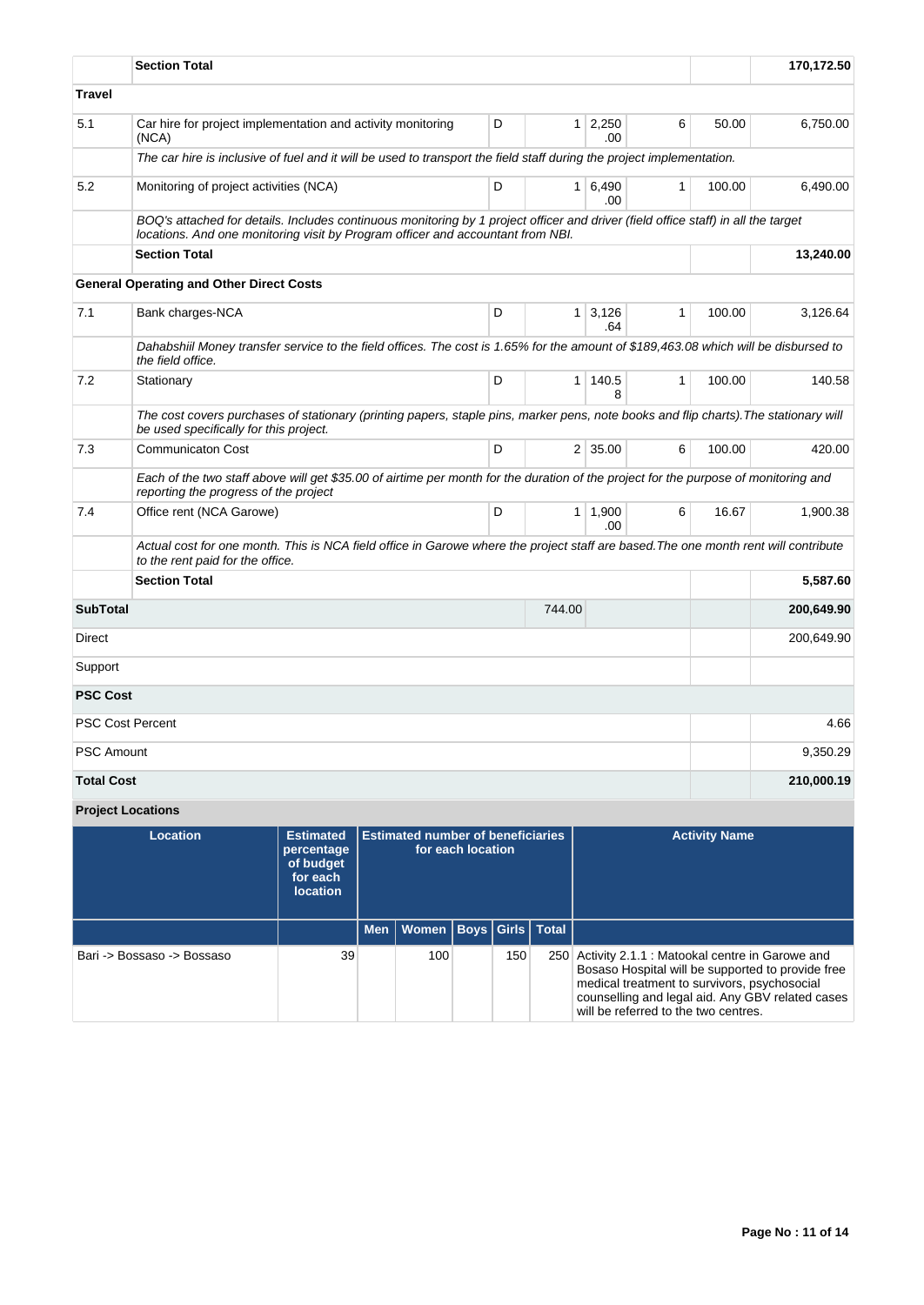| Nugaal -> Garowe -> Garowe | 19 | 220 | 859 |  |  |  | 275 1,206 2,560 Activity 1.1.4 : Community sensitization<br>campaigns on GBV prevention and available<br>services conducted in 4 IDP settlements in<br>Nugaal. This is aimed at increasing the GBV<br>awareness, reporting cases and health seeking<br>behaviours among the targeted community<br>members. This will enforce safety measures to<br>protect drought affected communities from the<br>risk of gender based violence. A 'rotating radio '<br>which disseminates recorded messages on<br>awareness raising of GBV and available services<br>and the passed sexual offence bill will be used<br>specifically in the four IDP settlements in<br>Garowe.<br>Activity 1.1.5 : Distribution of GBV protection and<br>prevention IEC materials in the four IDP<br>settlements in Nugaal District. The IEC materials<br>will be distributed during the awareness creation<br>campaigns in the targeted IDP settlements in<br>Nugal. The IEC materials will include 300 Tshirts,<br>scarves, leaflets with messages on GBV,<br>prevention measures, what Islam says about<br>GBV, the punishment for the offenders and on<br>the available services. The materials will be in<br>Somali language to ensure the targeted<br>population are able to read the messages and<br>understand.<br>Activity 2.1.4 : Solar lamps will be provided for<br>200 households in the IDP settlements in<br>Garowe, Nugal where risk of sexual assault is<br>experienced at night. 1200 people(240 men, 300<br>women, 300 boys and 360 girls) will benefit from<br>the provision of solar lanterns. This will enhance<br>the protection of women and prevent them from<br>possible GBV attacks.<br>Activity 2.1.6 : Distribution of dignity kits to 260<br>women and girls in the 4 IDP in Garowe District.<br>The provision of the dignity kits to women and<br>girls of reproductive health is essential in<br>ensuring that their safety and dignity are<br>protected during the drought. Without access to<br>culturally appropriate clothing and hygiene items,<br>the mobility of women and girls is restricted and<br>their health is compromised. Preserving dignity is<br>essential to self-esteem and confidence and is<br>critical to protection. The dignity kits is<br>standardized and contains dress cloth, shawl,<br>sanitary towels, panties, soap, petticoats and<br>head scarves. |
|----------------------------|----|-----|-----|--|--|--|-----------------------------------------------------------------------------------------------------------------------------------------------------------------------------------------------------------------------------------------------------------------------------------------------------------------------------------------------------------------------------------------------------------------------------------------------------------------------------------------------------------------------------------------------------------------------------------------------------------------------------------------------------------------------------------------------------------------------------------------------------------------------------------------------------------------------------------------------------------------------------------------------------------------------------------------------------------------------------------------------------------------------------------------------------------------------------------------------------------------------------------------------------------------------------------------------------------------------------------------------------------------------------------------------------------------------------------------------------------------------------------------------------------------------------------------------------------------------------------------------------------------------------------------------------------------------------------------------------------------------------------------------------------------------------------------------------------------------------------------------------------------------------------------------------------------------------------------------------------------------------------------------------------------------------------------------------------------------------------------------------------------------------------------------------------------------------------------------------------------------------------------------------------------------------------------------------------------------------------------------------------------------------------------------------------------------------------------------------------------------------------------|
|----------------------------|----|-----|-----|--|--|--|-----------------------------------------------------------------------------------------------------------------------------------------------------------------------------------------------------------------------------------------------------------------------------------------------------------------------------------------------------------------------------------------------------------------------------------------------------------------------------------------------------------------------------------------------------------------------------------------------------------------------------------------------------------------------------------------------------------------------------------------------------------------------------------------------------------------------------------------------------------------------------------------------------------------------------------------------------------------------------------------------------------------------------------------------------------------------------------------------------------------------------------------------------------------------------------------------------------------------------------------------------------------------------------------------------------------------------------------------------------------------------------------------------------------------------------------------------------------------------------------------------------------------------------------------------------------------------------------------------------------------------------------------------------------------------------------------------------------------------------------------------------------------------------------------------------------------------------------------------------------------------------------------------------------------------------------------------------------------------------------------------------------------------------------------------------------------------------------------------------------------------------------------------------------------------------------------------------------------------------------------------------------------------------------------------------------------------------------------------------------------------------------|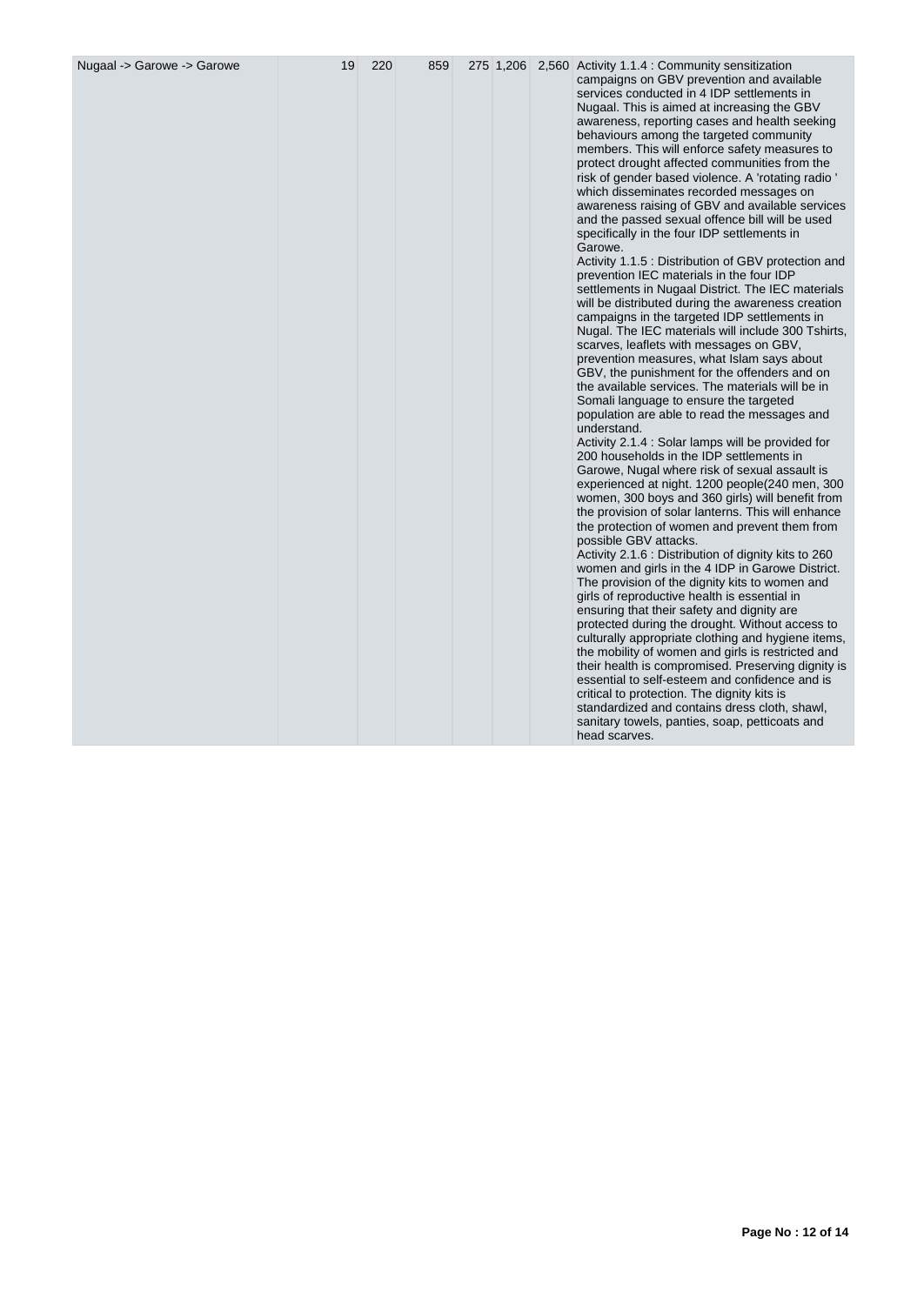| Sool -> Xudun -> Xudun | 42 | 282 | 416 | 290 | 537 | 1,525 Activity 1.1.1 : Life saving capacity building                                                        |
|------------------------|----|-----|-----|-----|-----|-------------------------------------------------------------------------------------------------------------|
|                        |    |     |     |     |     | workshop on GBV in emergencies and<br>community response for 25 Religious, traditional                      |
|                        |    |     |     |     |     | and camp leaders on advocating against Gender                                                               |
|                        |    |     |     |     |     | based violence and on the perspective of Islam<br>on GBV. The trained leaders will utilize their            |
|                        |    |     |     |     |     | respected roles in the communities to advocate                                                              |
|                        |    |     |     |     |     | against GBV. Moreover, they will be able to<br>understand the protection issues of women                    |
|                        |    |     |     |     |     | during drought and thereby be able to address                                                               |
|                        |    |     |     |     |     | protection issues of women in sectors like<br>WASH, Food and nutrition and distribution of                  |
|                        |    |     |     |     |     | shelters. The leaders will come from Xudun,                                                                 |
|                        |    |     |     |     |     | Holhol, Sarmayo, Sabawanag and Gorofley                                                                     |
|                        |    |     |     |     |     | villages in Xudun, Sool.                                                                                    |
|                        |    |     |     |     |     | Activity 1.1.2 : Community sensitization                                                                    |
|                        |    |     |     |     |     | campaigns on GBV prevention and available<br>services conducted in 5 villages in Sool district.             |
|                        |    |     |     |     |     | This is aimed at increasing the GBV awareness,                                                              |
|                        |    |     |     |     |     | reporting cases and health seeking behaviours<br>among the targeted community members. This                 |
|                        |    |     |     |     |     | will enforce safety measures to protect drought                                                             |
|                        |    |     |     |     |     | affected communities from the risk of gender<br>based violence.                                             |
|                        |    |     |     |     |     | Activity 1.1.3 : Distribution of GBV protection and                                                         |
|                        |    |     |     |     |     | prevention IEC materials. The IEC materials will<br>be distributed during the awareness creation            |
|                        |    |     |     |     |     | camapigns in the targeted 5 villages in Sool. The                                                           |
|                        |    |     |     |     |     | IEC materials will include 120 Tshirts, 40 caps<br>with messages on GBV, prevention measures,               |
|                        |    |     |     |     |     | what Islam says about GBV, the punishment for                                                               |
|                        |    |     |     |     |     | the offenders and on the available services. The<br>materials will be in Somali language to ensure          |
|                        |    |     |     |     |     | the targeted population are able to read the                                                                |
|                        |    |     |     |     |     | messages and understand.                                                                                    |
|                        |    |     |     |     |     | Activity 2.1.2 : Business skills training for 50 GBV<br>survivors and provision of start up grants. A total |
|                        |    |     |     |     |     | of 50 GBV survivors will be provided with basic                                                             |
|                        |    |     |     |     |     | business skills and later on provided with<br>seedgrants (\$500) to be able to start their                  |
|                        |    |     |     |     |     | business. The survivors will be supported to                                                                |
|                        |    |     |     |     |     | develop business plans. The survivors will be<br>able to start their businesses, be able to support         |
|                        |    |     |     |     |     | themselves and their families, hence, reducing                                                              |
|                        |    |     |     |     |     | risks of sexual exploitation. Follow up will be<br>made to support and ensure the survivors are             |
|                        |    |     |     |     |     | still running their businesses.                                                                             |
|                        |    |     |     |     |     | Activity 2.1.3 : Distribution of dignity kits to 265<br>women and girls in the 5 targeted villages in Sool. |
|                        |    |     |     |     |     | The provision of the dignity kits to women and                                                              |
|                        |    |     |     |     |     | girls of reproductive health is essential in<br>ensuring that their safety and dignity are                  |
|                        |    |     |     |     |     | protected during the drought. Without access to                                                             |
|                        |    |     |     |     |     | culturally appropriate clothing and hygiene items,<br>the mobility of women and girls is restricted and     |
|                        |    |     |     |     |     | their health is compromised. Preserving dignity is                                                          |
|                        |    |     |     |     |     | essential to self-esteem and confidence and is<br>critical to protection. The dignity kits is               |
|                        |    |     |     |     |     | standardized and contains dress cloth, shawl,                                                               |
|                        |    |     |     |     |     | sanitary towels, panties, soap, petticoats and                                                              |
|                        |    |     |     |     |     | head scarves.<br>Activity 2.1.5 : Provision of counselling training to                                      |
|                        |    |     |     |     |     | 25 health professionals in Sool who will offer free                                                         |
|                        |    |     |     |     |     | services to GBV survivors. Sool district does not<br>have a GBV support centre and instead of               |
|                        |    |     |     |     |     | providing a one time psychosocial support,                                                                  |
|                        |    |     |     |     |     | training the health professionals at the MCH and<br>health posts in 5 villages in Sool to be able to        |
|                        |    |     |     |     |     | provide sustainable psychosocial support to the                                                             |
|                        |    |     |     |     |     | beneficiaries. The psychosocial support is meant<br>to facilitate healing and recovery process to           |
|                        |    |     |     |     |     | survivors and it be done by the trained                                                                     |
|                        |    |     |     |     |     | professionals who will observe the ethics and<br>GBV principles.                                            |

# **Documents**

| <b>Category Name</b>    | Document Description |
|-------------------------|----------------------|
| <b>Budget Documents</b> | BOQ for GBV.pdf      |